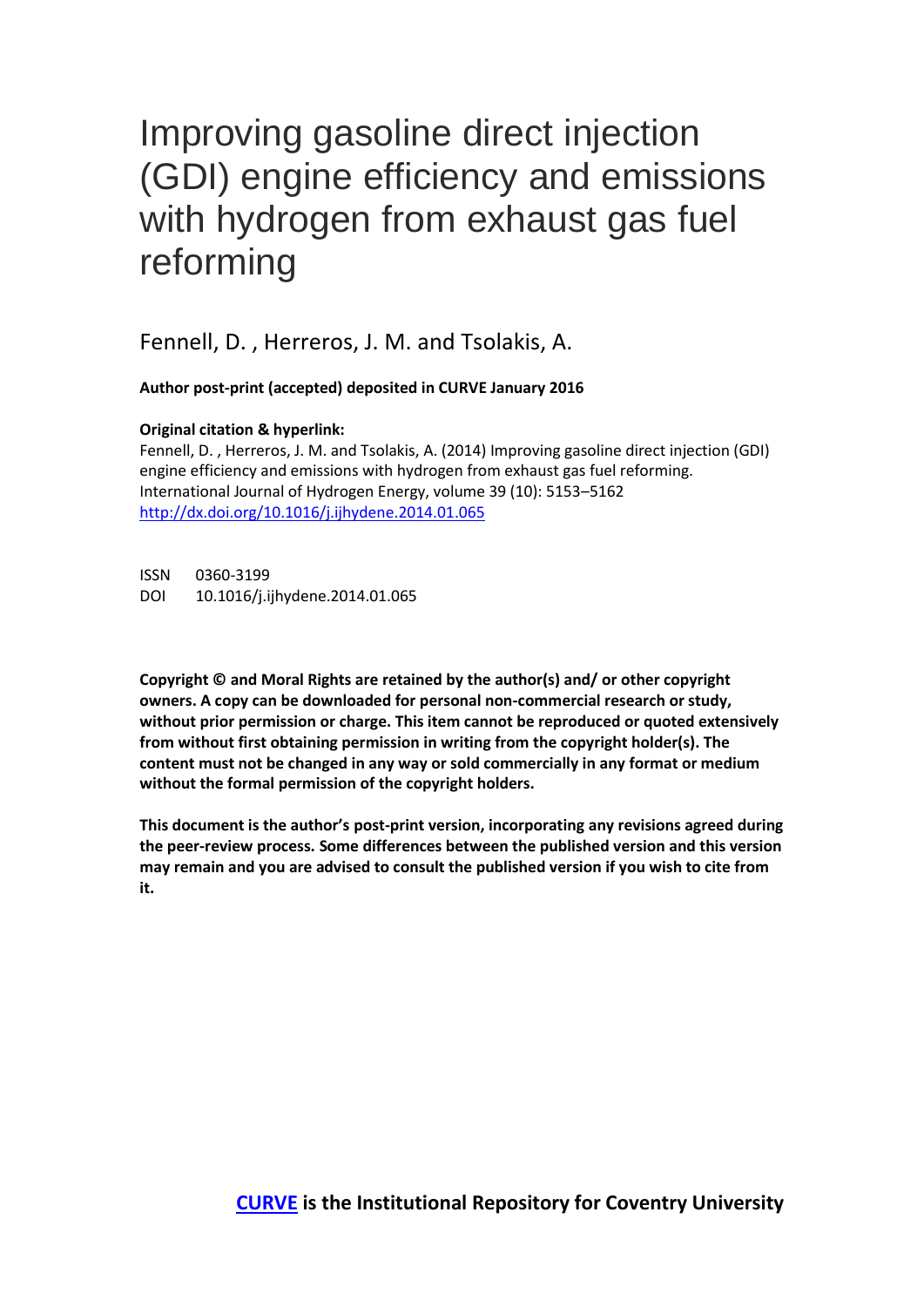## **Improving Gasoline Engine Efficiency and Emissions with Hydrogen from Exhaust Gas Fuel Reforming**

Daniel Fennell, Jose Herreros, Athanasios Tsolakis\* School of Mechanical Engineering, University of Birmingham, Edgbaston, Birmingham, B15 2TT, UK

> \* Corresponding author: [a.tsolakis@bham.ac.uk](mailto:a.tsolakis@bham.ac.uk) Tel: +44 121 414 4170 Fax: +44 121 414 7484



### **Graphical Abstract**

## **Abstract**

Exhaust gas fuel reforming has been identified as a thermochemical energy recovery technology with potential to improve gasoline engine efficiency, and thereby reduce  $CO<sub>2</sub>$  in addition to other gaseous and particulate matter (PM) emissions. The principle relies on achieving energy recovery from the hot exhaust stream by endothermic catalytic reforming of gasoline and a fraction of the engine exhaust gas. The hydrogen-rich reformate has higher enthalpy than the gasoline fed to the reformer and is recirculated to the intake manifold, i.e. reformed exhaust gas recirculation (REGR).

The REGR system was simulated by supplying hydrogen and carbon monoxide (CO) into a conventional EGR system. The hydrogen and CO concentrations in the REGR stream were selected to be achievable in practice at typical gasoline exhaust temperatures. Emphasis was placed on comparing REGR to the baseline gasoline engine, and also to conventional EGR. The results demonstrate the potential of REGR to simultaneously increase thermal efficiency, reduce gaseous emissions and decrease PM formation.

### **Keywords**

Exhaust-gas reforming; hydrogen; Exhaust Gas Recirculation (EGR); emissions; Particulate Matter (PM); Gasoline Direct Injection (GDI)

# **Abbreviations**

TDC Top Dead Centre

- CO Carbon Monoxide
- COV Coefficient of Variation
- EGR Exhaust Gas Recirculation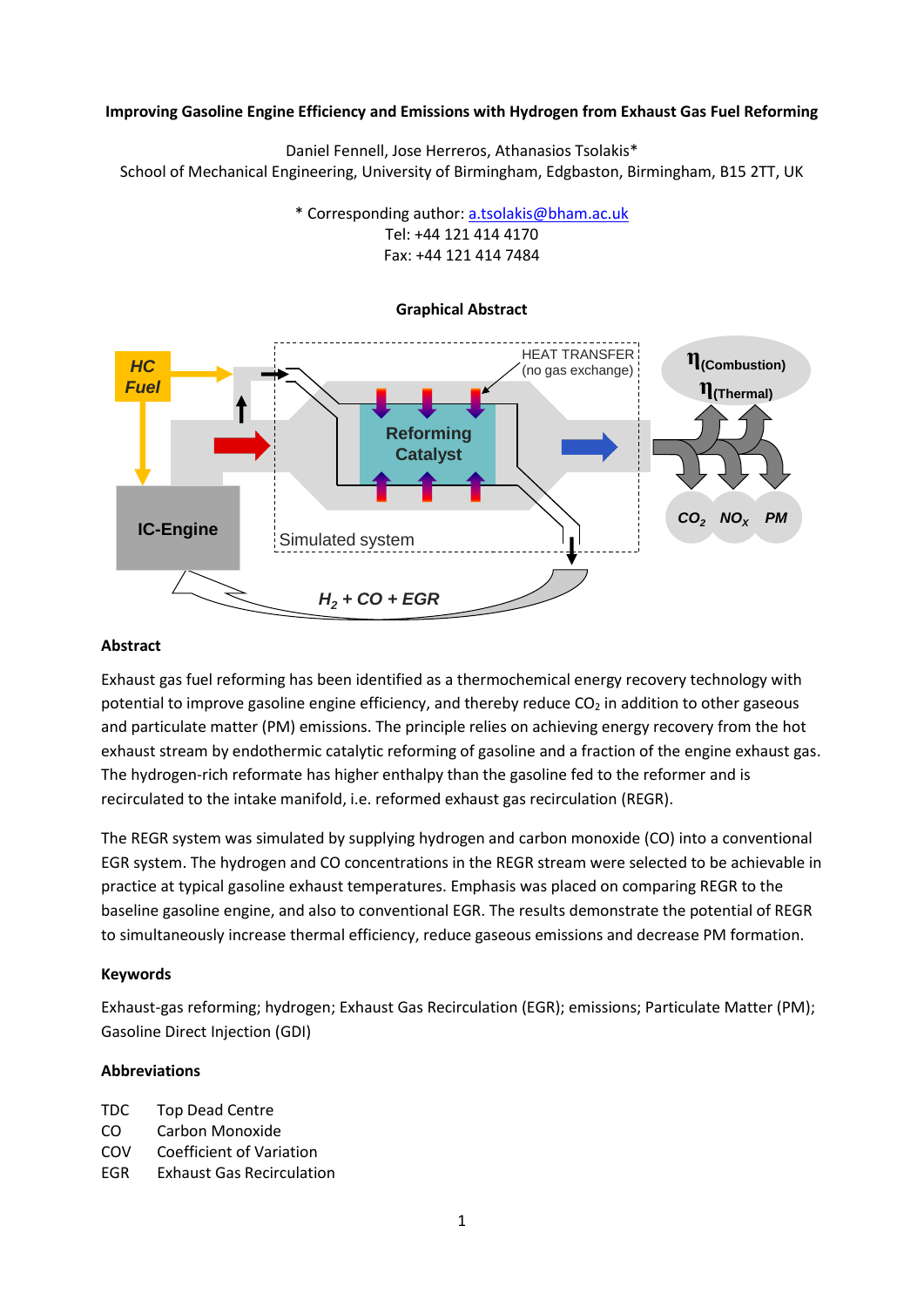- EGT Exhaust Gas Temperature
- EVC Exhaust Valve Closing
- GDI Gasoline Direct Injection
- GNMD Geometric (particle) Number Mean Diameter
- HC Hydrocarbon<br>IMEP Indicated Mea
- Indicated Mean Effective Pressure
- IVO Intake Valve Opening
- MFB Mass Fraction Burned
- NO<sup>x</sup> Oxides of Nitrogen
- PFI Port Fuel Injection
- PM Particulate Matter
- PMEP Pumping Mean Effective Pressure
- REGR Reformed Exhaust Gas Recirculation
- SMPS Scanning Mobility Particle Sizer
- TWC Three Way Catalyst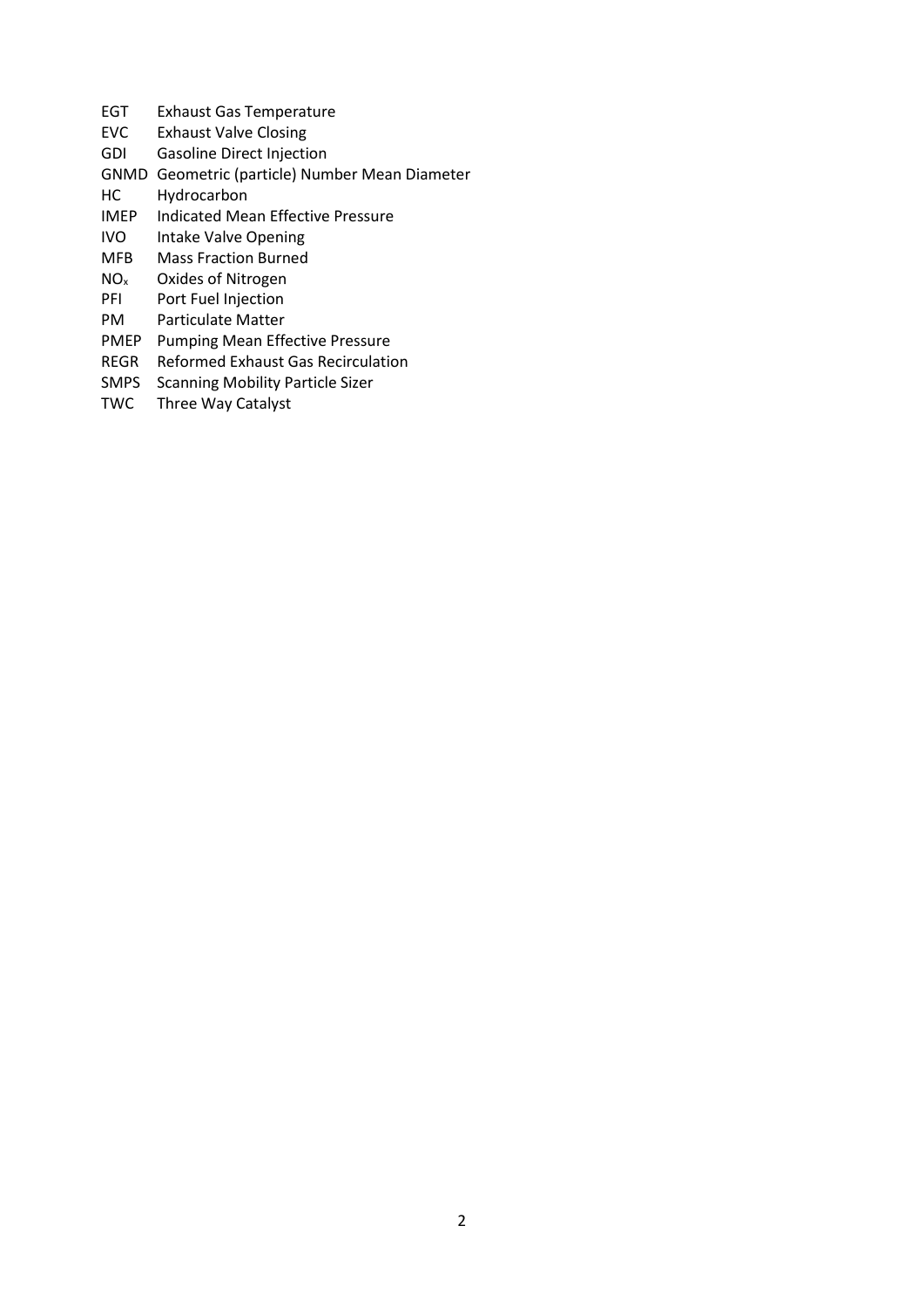#### **1. Introduction**

Increasingly stringent legislation relating to vehicle emissions and fuel economy in recent years has led to the automotive industry introducing a wide variety of new technology into production vehicles. Exhaust gas fuel reforming is one technique proposed for exhaust energy recovery [\[1,](#page-16-0) [2\]](#page-16-1). The thermodynamic benefit of exhaust gas fuel reforming depends on the dominance of two endothermic chemical reactions, known as steam reforming ((**[1](#page-3-0)**) and dry reforming [\(\(](#page-3-1)**2**). These reactions convert hydrocarbon (HC) fuel, in this application gasoline, into hydrogen and carbon monoxide, extracting energy from the exhaust stream in the process; the aim is to produce gaseous reformate fuel with higher enthalpy than the HC fuel supplied to the reformer. Reactants required in order to initiate the two reforming reactions are water and carbon dioxide, both of which are supplied by the engine exhaust gas. Any oxygen contained in the exhaust gas, typically less than 1% for a gasoline engine, will be consumed by full or partial oxidation ((**[3](#page-3-2)**). These are exothermic reactions which may reduce the process efficiency; they can, however, be useful by raising the local catalyst temperature to increase reformer yields. The water-gas shift reaction [\(\(](#page-3-3)**4**) occurs more readily later in the reforming process when the CO concentration has increased, and is beneficial to hydrogen yield but mildly exothermic.

<span id="page-3-0"></span>
$$
CH_{1.92} + H_2O \rightarrow CO + 1.96H_2 \tag{1}
$$

$$
CH_{1.92} + CO_2 \rightarrow 2CO + 0.96H_2 \tag{2}
$$

$$
CH_{1.92} + \frac{1}{2}O_2 \rightarrow CO + 0.96H_2 \tag{3}
$$

<span id="page-3-3"></span><span id="page-3-2"></span><span id="page-3-1"></span>
$$
CO + H_2O \rightarrow CO_2 + H_2 \tag{4}
$$

Fuel reforming technology also provides the possibility of further engine efficiency improvements due to the attractive combustion properties of hydrogen, as well as simultaneous benefits provided by charge dilution. Previous research into the effects of hydrogen enhanced (undiluted) gasoline combustion has indicated faster combustion rates [\[3\]](#page-16-2) and increased combustion efficiency, while higher peak cylinder temperature and pressure increases the formation of oxides of nitrogen (NO<sub>x</sub>)[\[4\]](#page-16-3). When coupled with charge dilution, hydrogen enhancement has been shown to stabilise combustion and extend the dilution limit for excess air [\[5\]](#page-16-4) and EGR [\[6\]](#page-16-5), in one case with concentrations of less than 1% by volume in the combustion charge [\[7\]](#page-16-6). There may be additional benefits to indicated efficiency and  $NO<sub>x</sub>$  emissions, dependent upon the exact charge composition and engine operating condition.

The composition of reformate is heavily dependent upon the reaction temperature, as well as: catalyst formulation; reactor design; the HC fuel and feed gas compositions; and catalyst ageing (e.g. thermal deactivation/ sintering, coking and sulphur poisoning). All of these factors must be considered in future reformer development. There have been various studies [\[8-10\]](#page-16-7) that have used idealised, high quality reformate compositions in combustion studies which are not practical for fuel reforming at typical gasoline engine exhaust temperature. Reforming studies have shown that currently achievable hydrogen and CO yields are in the range of 5-10% [\[11,](#page-16-8) [12\]](#page-16-9).

EGR can be beneficial to engine operation with improved fuel economy and reduced  $NO<sub>x</sub>$  emissions across the engine range. At low load this is mainly due to reduced pumping work and lower heat losses, and at high load significant fuel savings can be attributed to a number of factors: higher heat capacity of the charge results in lower knock tendency and improved combustion phasing [\[13,](#page-16-10) [14\]](#page-16-11) (advancing ignition towards the optimum timing); lower exhaust gas temperature can eliminate the requirement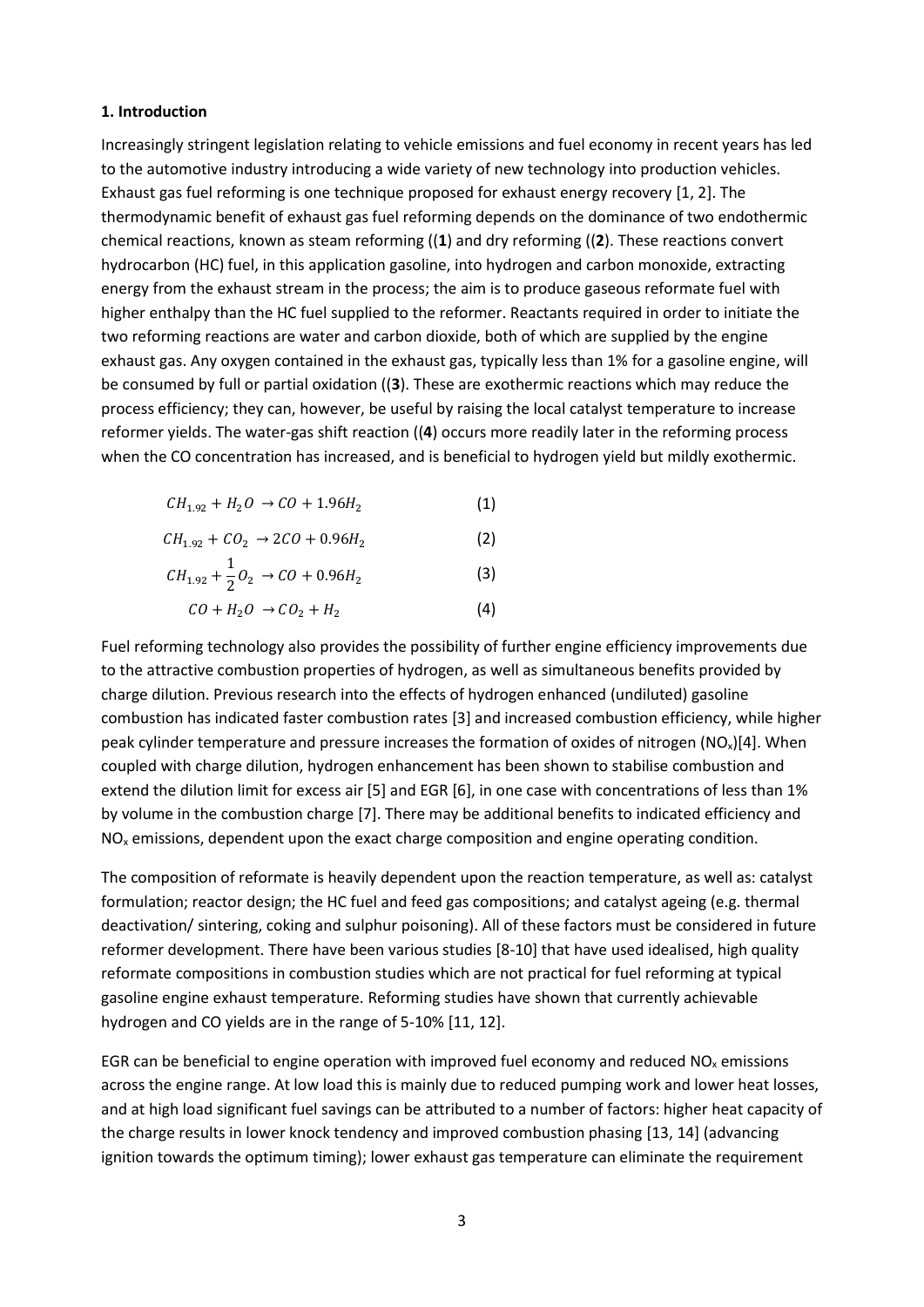for fuel enrichment at high engine speed/load [\[15\]](#page-16-12); and lower combustion temperatures reduce heat losses. There is also a higher value of the ratio of specific heats of the combustion charge with EGR which increases the ideal thermodynamic efficiency. This value is higher both for the raw charge mixture, and during combustion due to lower combustion temperature. Further to this, the elimination or reduction of knock tendency [\[16\]](#page-17-0) may permit increased compression ratio, improving efficiency at all operating conditions.

The maximum dilution rates used in gasoline engines are limited by the deterioration of combustion stability. Hydrogen can enable higher dilution rates to be used in gasoline engines and so reformed exhaust gas recirculation (REGR) offers the potential to equal or excel the engine efficiency benefits of EGR, in addition to achieving heat recovery from the exhaust stream.

In addition to these benefits, EGR has been shown to reduce particulate matter (PM) emissions from port fuel injected [\[17-19\]](#page-17-1) and direct injected [\[20\]](#page-17-2) gasoline engines, and so EGR may assist in achieving particle number emission targets due to be introduced to Euro 6c regulations in 2017, and CARB LEV III. PM mass reductions of 65% were demonstrated with a gasoline direct injection (GDI) engine using cooled, external EGR [\[20\]](#page-17-2), with a similar trend for internal EGR. Elsewhere though, EGR has been reported to increase particle number emissions from a port fuel-injected (PFI) engine [\[21\]](#page-17-3). Hydrogen enhancement has been shown to reduce PM formation in GDI engines [\[3,](#page-16-2) [22\]](#page-17-4) and so it may be expected that REGR will result in further reductions over conventional EGR.

On-board generation of hydrogen-rich gas has been investigated using various types of prototype fuel reformer in the past [\[9,](#page-16-13) [23-26\]](#page-17-5), in some cases with particular focus on cold-start performance [\[27,](#page-17-6) [28\]](#page-17-7). Elsewhere, in-cylinder reforming has been employed in a system known as dedicated EGR [\[29\]](#page-17-8) which uses rich combustion in one cylinder of a multi-cylinder engine to generate hydrogen rich EGR, similarly to REGR.

The aim of this paper is to establish the fuel efficiency and emissions performance of a multi-cylinder GDI engine operating with REGR from an exhaust gas fuel reformer. To achieve this, bottled hydrogen/CO was added to conventional EGR to generate a reformate-like mixture containing representative concentrations of the diluent gas species, namely  $CO<sub>2</sub>$ , nitrogen and water vapour. This allowed the engine efficiency, combustion performance and gaseous and PM emissions with REGR to be compared to the baseline gasoline engine, and also to performance with conventional EGR.

### **2. Experimental setup and test conditions**

*Engine:* The engine used for this study was a 2 litre, four-cylinder GDI engine with dual scroll turbocharger, side-mounted solenoid injectors and a centrally located spark plug. Aftertreatment consists of a conventional three-way catalyst (TWC) and so the engine uses a homogeneous, stoichiometric combustion strategy. A camshaft driven high pressure pump feeds the fuel rail and varies the fuel pressure with engine operating condition. In production specification the engine does not use external EGR, instead utilising dual variable cam timing to induce internal EGR when required. For this study a high pressure EGR loop was installed to allow for a direct comparison of REGR to conventional EGR. An EGR heat exchanger fed with engine coolant passively cooled the re-circulated gas before being introduced into the intake manifold. An air to water heat exchanger cooled the intake air to control charge temperature measured at the inlet port. A variable area flow meter measured the flow of premixed hydrogen and carbon dioxide into the EGR stream to generate a gas composition representative of reformate. This was introduced after the EGR valve but well upstream of the intake manifold. A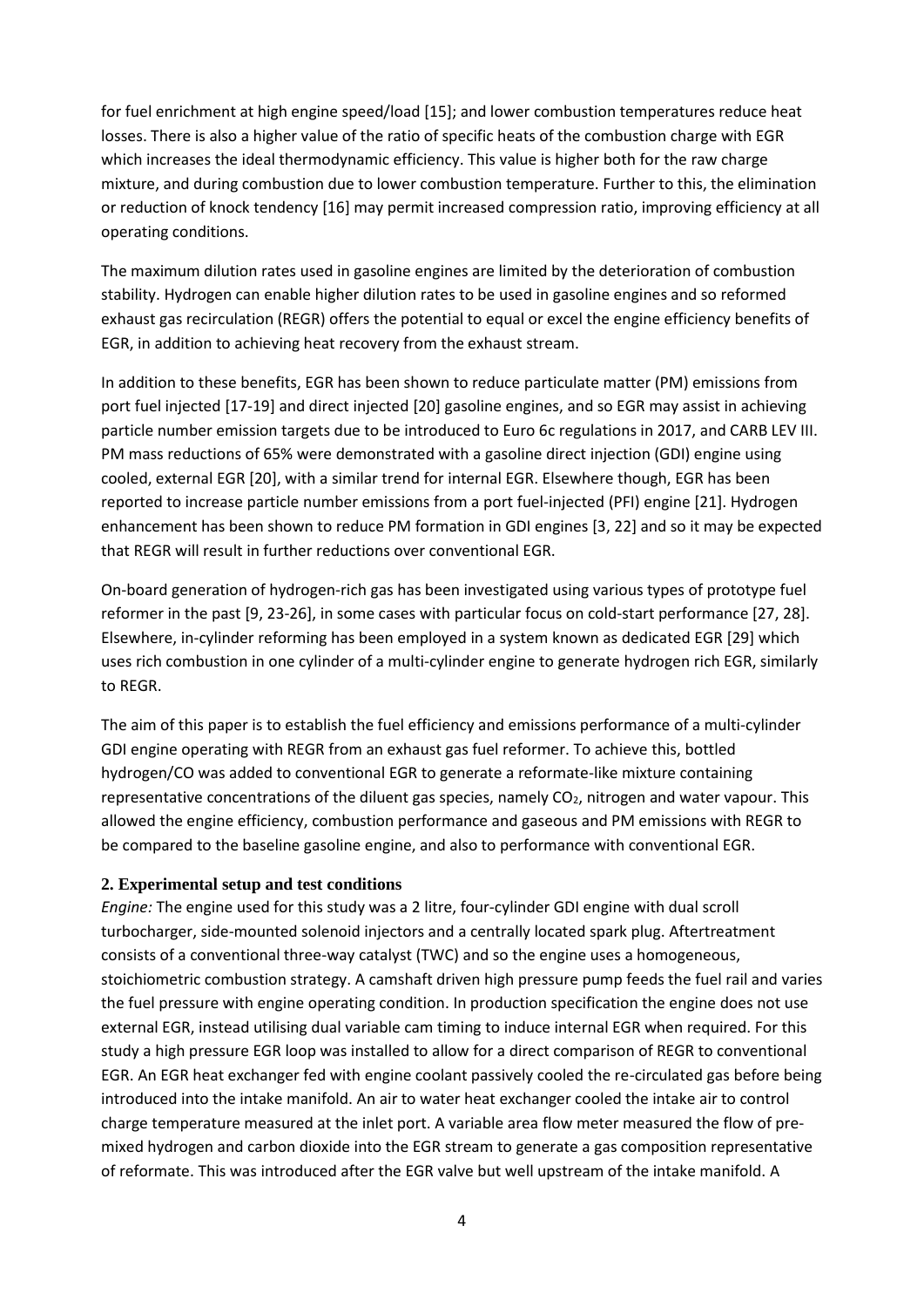schematic of the engine configuration is detailed in [Figure 1.](#page-5-0) Further details of the engine specification are listed in [Table 1.](#page-5-1)



<span id="page-5-0"></span>**Figure 1** - Test Schematic

<span id="page-5-1"></span>

|  |  |  | Table 1 - Engine specification |
|--|--|--|--------------------------------|
|--|--|--|--------------------------------|

| <b>Compression Ratio</b> | 10:1                    |
|--------------------------|-------------------------|
| Bore x stroke            | 87.5 x 83.1mm           |
| Turbocharger             | Borg Warner k03         |
| Rated power              | 149 kW at 6000 rpm      |
| <b>Rated Torque</b>      | 300 Nm at 1750-4500 rpm |
| Engine management        | Bosch ME17              |

Cylinder pressure measurements were taken from cylinder four using an AVL piezo-electric pressure transducer and charge amplifier, referenced to the engine cycle using a Baumer 720 pulse per revolution magnetic encoder. An absolute pressure transducer located in the intake runner close to the port entry was used to reference the cylinder pressure trace to the intake manifold pressure at BDC after the intake stroke.

*Emissions analysis:* Engine out gaseous emissions were measured using a Horiba MEXA-7100DEGR, which also measured the intake manifold  $CO<sub>2</sub>$  concentration in order to calculate the charge dilution rate according to (**[5](#page-5-2)**. PM was sampled using a TSI scanning mobility particle sizer (SMPS) consisting of a series 3080 electrostatic classifier, a 3081 Differential Mobility Analyser and a 3775 Condensation Particle Counter. The sample and sheath flow rates were set such that the measurement (particle diameter) range was nominally 10-407nm. A TSI rotating disk thermodiluter provided 30:1 dilution at 150°C. The SMPS sampled exhaust stream after the TWC due to its influence on removing HC species which act as precursors to volatile particle formation [\[30\]](#page-17-9), and can become a significant source of variation in measurements.

<span id="page-5-2"></span>
$$
Change Dilution Rate, \% = \frac{(CO_2)_{manifold}}{(CO_2)_{exhaust}} \times 100
$$
 (5)

*Engine conditions:* The engine conditions selected for investigation were: 35 Nm/3 bar indicated mean effective pressure (IMEP) at 2100 rpm, which represents a key steady state condition in the urban section of the new European drive cycle for a typical mid-size/large family vehicle with this 2 litre engine; and 105 Nm/7.2 bar IMEP at 2100 rpm which is typical of the highest load transient in the extraurban drive cycle. The baseline condition was compared to each EGR and REGR condition with the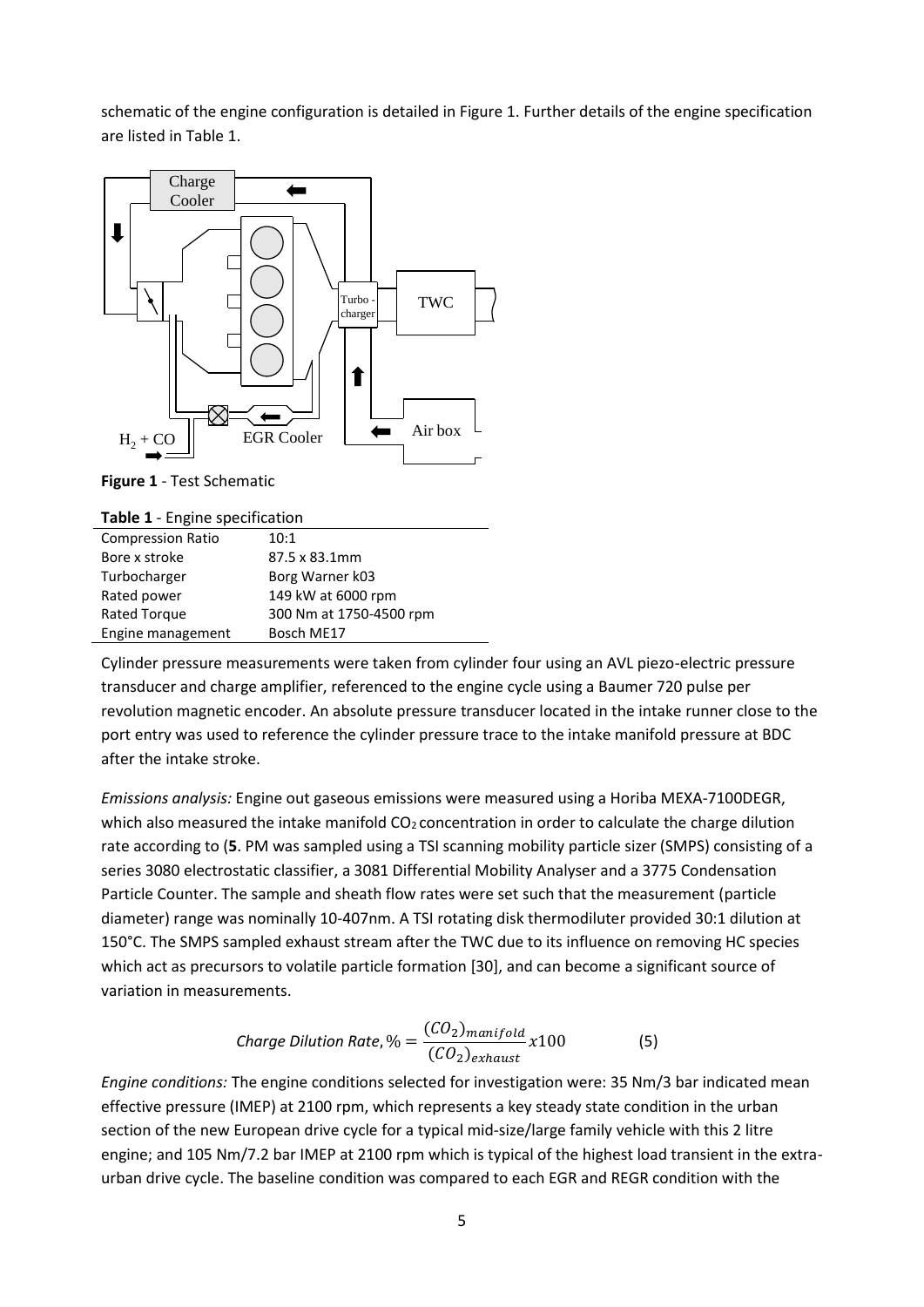ignition timing optimised with the minimum advance for maximum torque. Injection timing, fuel pressure and other engine parameters were held at the standard calibration values, with the exception of cam phasing which was varied in one part of the study in order to investigate the effects of reducing internal EGR at low engine load. Engine performance was assessed at increasing EGR and REGR rates until the deterioration of combustion stability limit was reached, defined by the coefficient of variation (COV) of IMEP exceeding 5%.

*Reformate composition:* A fixed 3:1 hydrogen/CO ratio would be used throughout the study, based on typical Platinum-Rhodium reformer catalyst performance in the region of 500°C which was anticipated to be the least favourable, but functional temperature for reforming with a GDI engines at low engine load. The flow rate of the hydrogen/CO gas mixture was adjusted at each test point so that the total volumetric combustible gas fraction in the REGR was 0.05 or 0.1. Therefore, the hydrogen concentration in the REGR stream at each condition would be 3.75% or 7.5% respectively, with 1.25% or 2.5% CO. For the 7.2 bar IMEP test condition, higher combustible gas fractions of 0.1 and 0.15 were used. This was based on the knowledge that higher exhaust and reformer temperature leads to increased hydrogen and CO yields [\[11\]](#page-16-8). The hydrogen concentration in the combustion charge at each test point is shown in [Table 2,](#page-6-0) which also specifies the energy fraction of the total fuel supplied as reformate (hydrogen and CO) for each test.

|                    | <b>REGR Combustible</b> | <b>Percentage REGR</b> |      |       |       |
|--------------------|-------------------------|------------------------|------|-------|-------|
|                    | <b>Gas Fraction</b>     | 7%                     | 14%  | 21%   | 28%   |
| <b>REGR stream</b> | 0.05                    |                        |      | 3.8%  |       |
| hydrogen, %        | 0.1                     |                        |      | 7.5%  |       |
| Intake hydrogen    | 0.05                    | 0.2%                   | 0.5% | 0.7%  | 1.0%  |
| concentration, %   | 0.1                     | 0.5%                   | 1.0% | 1.5%  | 2.0%  |
| Reformate energy   | 0.05                    | 1.6%                   | 3.7% | 6.1%  | 8.8%  |
| fraction, %        | 0.1                     | 3.2%                   | 7.3% | 12.5% | 17.7% |

<span id="page-6-0"></span>**Table 2** - Hydrogen Concentration in REGR stream and intake at the low load test condition

# **3. Experimental results**

### *3.1 Low-load engine performance and gaseous emissions with REGR*

Initially the engine retained the standard calibration cam timings, which employ a late, high overlap configuration that results in a high residual gas fraction for reduced pumping work and  $NO<sub>x</sub>$  formation at low engine load.

At standard calibration cam timing indicated efficiency [\(Figure 2a](#page-7-0)) was increased initially with EGR due to reduced pumping work and lower heat losses. As the EGR rate was increased further the efficiency dropped off due to a reduction in combustion stability to the point of misfire [\(Figure 2b](#page-7-0)). Combustion durations increased monotonically with dilution rate, more significantly for the initiation phase than the main combustion phase; these are represented by the 0-10% mass fraction burned (MFB) and 10-90% MFB durations in [Figure 2c](#page-7-0) and d. This deterioration in combustion speed was associated with the increasing inert gas fraction.

Significantly increased unburned HCs at the higher EGR rates were caused by the deterioration of combustion stability and the resulting misfire [\(Figure 2e](#page-7-0)). Lower in-cylinder temperature with EGR also reduces the rate of post-combustion HC oxidation. As expected,  $NO<sub>x</sub>$  emissions dropped with increasing EGR [\(Figure 2f](#page-7-0)). This is again due to reduced combustion temperature which decreases the rate of NO<sub>x</sub>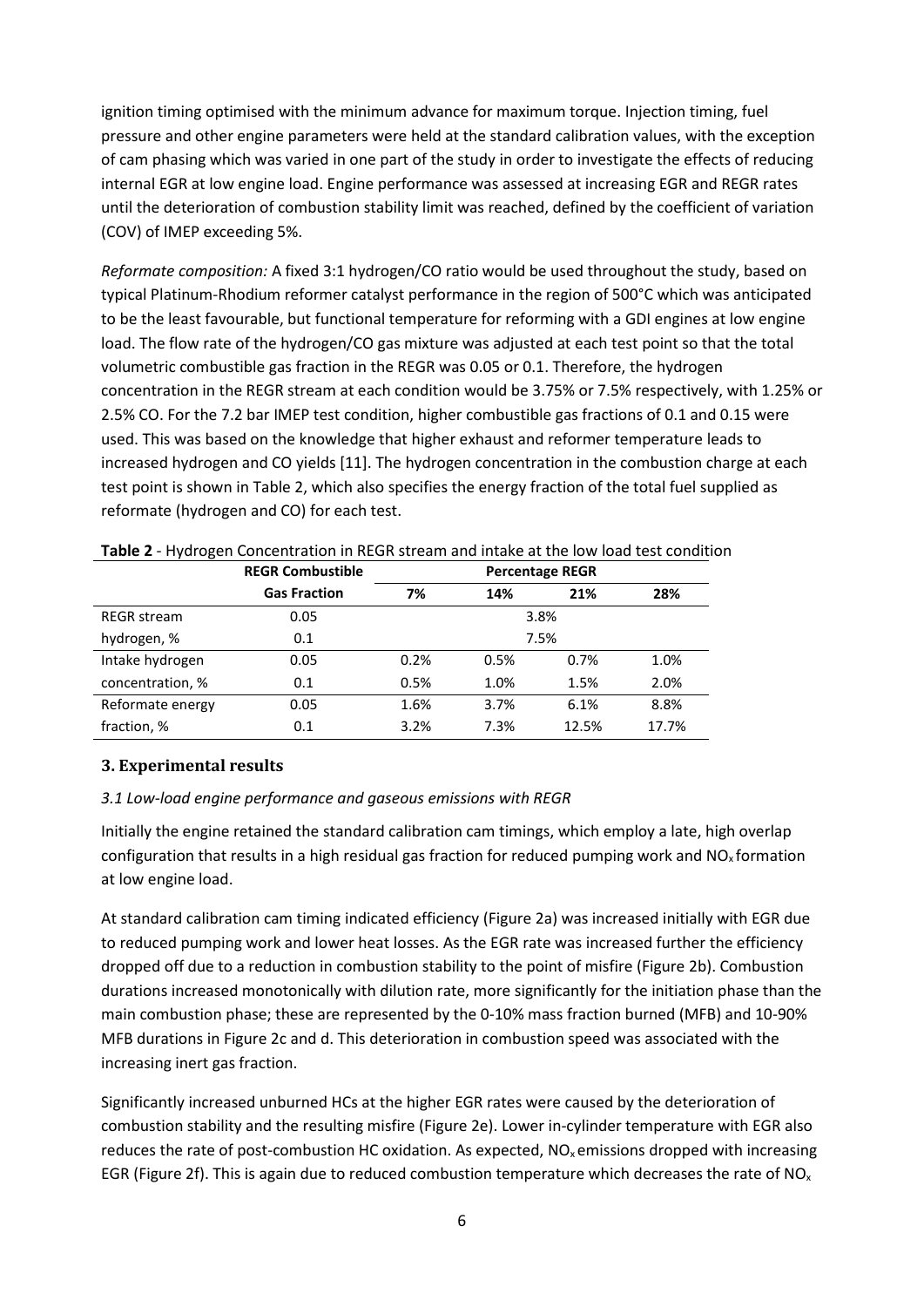formation. The thermal dilution effect of the inert gases in the charge with EGR (i.e. greater total heat capacity), and the reduction of the heat release rate, lower the in-cylinder temperature. This counters any incremental increase in temperature due to higher cylinder pressure (associated with greater charge mass) or advanced ignition timing. EGR dilution also leads to a slightly lower oxygen concentration in the charge and the exhaust stream; if the oxygen concentration is also lower while the temperature is sufficiently high for NO<sub>x</sub> formation, then it follows that the rate of NO<sub>x</sub> formation would be reduced.



<span id="page-7-0"></span>**Figure 2** - Effect of EGR and REGR dilution rate on various engine performance parameters: a) indicated efficiency, b) combustion stability, c) combustion initiation, d) combustion duration, e) THC emissions and f) NO<sub>x</sub> emissions. *Standard calibration cam timing (solid lines), cam timings for low internal EGR (dashed lines)*

The indicated efficiency for REGR was slightly lower relative to EGR for the same dilution rate, until the combustion stability with EGR deteriorated. For REGR the COV of IMEP remained below 5%, indicating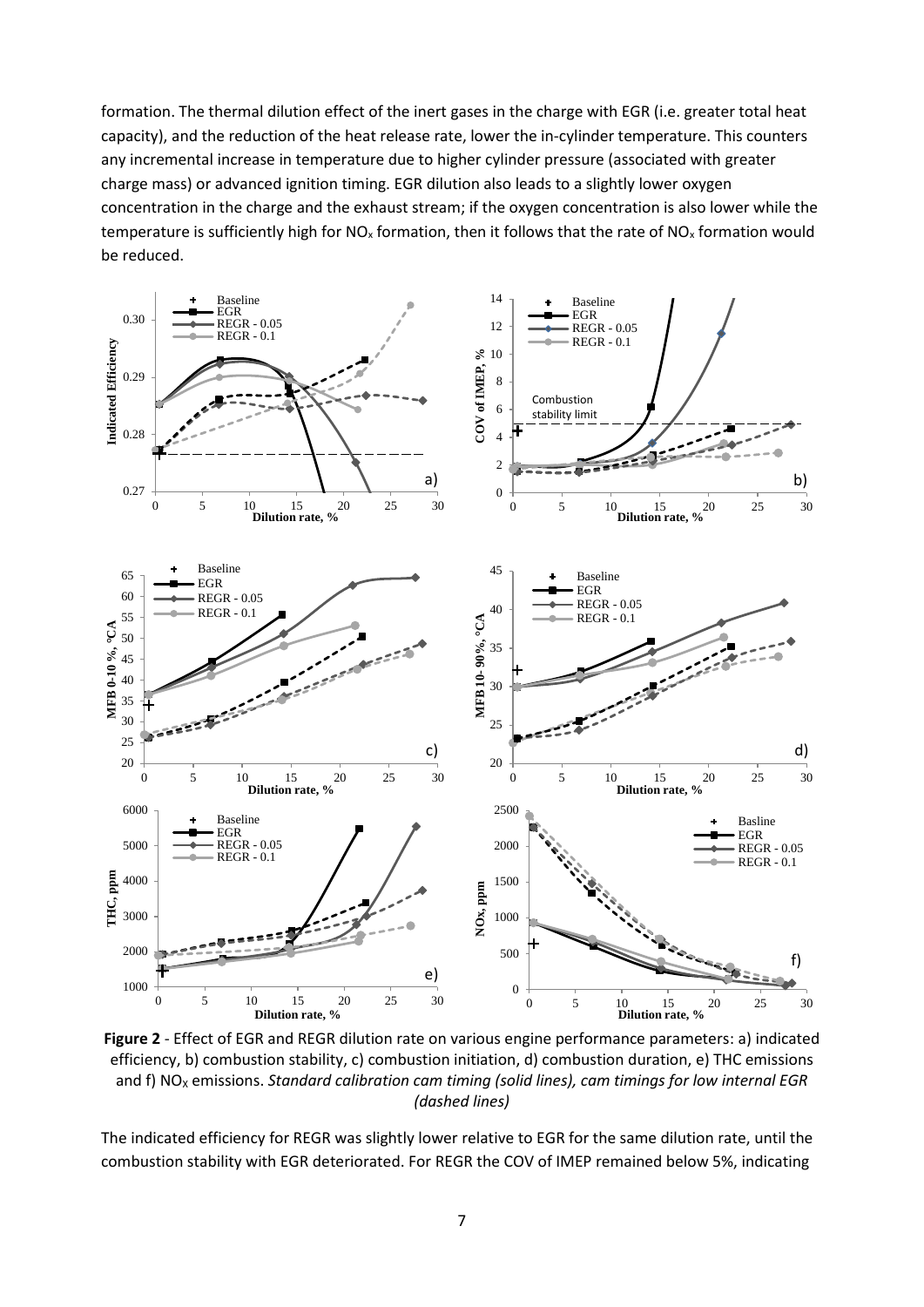that the hydrogen/CO in the REGR had a stabilising effect on combustion. These figures also show that an incremental increase in combustion rate was achieved with REGR relative to EGR, for a given dilution rate. This was attributed to the beneficial combustion properties of hydrogen, in particular the higher laminar flame speed [\[9\]](#page-16-13), which explains the large reduction in the flame initiation period (MFB 0-10%) when combustion is primarily laminar.

The mechanisms for reducing  $NO<sub>x</sub>$  formation with EGR are also applicable to REGR due to the very similar charge composition, and the net result is again significantly reduced  $NO<sub>x</sub>$  emissions with respect to the baseline condition. However, the higher adiabatic flame temperature of hydrogen and CO compared to gasoline results in higher in-cylinder temperature, leading to slightly increased  $NO<sub>x</sub>$ formation rate for REGR relative to EGR. For the same reason HC oxidation is increased and HC emissions are lower.

From the results obtained with the standard cam timings it was clear that the level of internal EGR should be reduced in order to increase the achievable REGR rate, and increase the concentration of hydrogen and CO in the charge.

In order to reduce the internal EGR rate and enable greater external dilution, various cam timings were tested with reduced overlap and positioned closer to top dead centre (TDC). The relative amount of internal EGR at each setting was gauged by observing the change in combustion rate and  $NO<sub>X</sub>$ emissions, as well as considering the effect on indicated efficiency and intake manifold pressure. The valve timings for the low internal EGR condition were selected as inlet valve opening (IVO) at -10° and exhaust valve closing (EVC) at 8° after TDC.

Altering the cam timings to the low internal EGR setting when there was no external charge dilution reduced the indicated efficiency [\(Figure 2a](#page-7-0)), primarily due to lower intake manifold pressure which increased the pumping work. The introduction of external dilution improved indicated efficiency monotonically up to the dilution limit which was extended to 21% for EGR and 28% with REGR. The peak efficiency achieved with the EGR dilution method was very similar for both cam timings, albeit while using very different external EGR rates. This implies that the total dilution rates (internal + external EGR) are similar in both cases, supported by comparable emissions and combustion results [\(Figure 2b](#page-7-0)-f).

It is apparent that the presence of hydrogen and CO in REGR does not lead directly to improved indicated efficiency relative to EGR, however the possibility to operate the engine with higher overall dilution rate does. This is also combined with significantly reduced  $NO<sub>X</sub>$  emissions and moderately increased HCs.

In these tests the engine used the standard ignition system and spark plug, and single-pulse direct fuel injection for a homogenous charge mixture. High energy ignition systems are able to increase the dilution tolerance with EGR [\[31\]](#page-17-10) and this could be expected to translate to increasing REGR tolerance. Utilising dual injection to generate a partially stratified charge has been shown to benefit combustion stability and fuel economy with an EGR diluted charge [\[32\]](#page-17-11). The application of these methods to the REGR case could yield further efficiency improvements.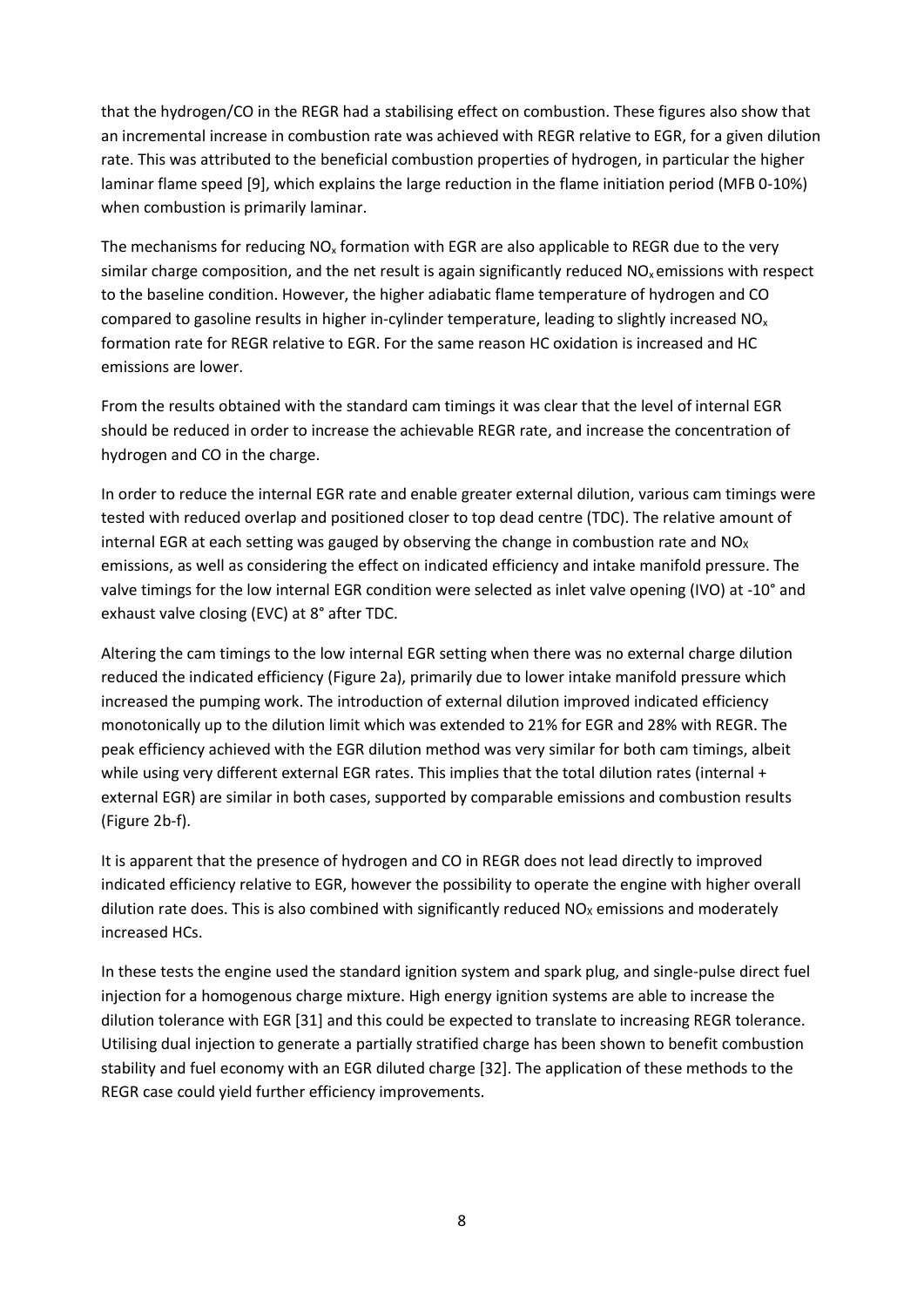## *3.2 Mid-load engine performance and gaseous emissions with REGR*

The following section presents results for the engine operating at a higher, mid-load condition of 105Nm/7.2 bar IMEP at 2100 rpm. The target dilution rate was 21%, the maximum achievable with the high pressure EGR loop under these manifold conditions. The ignition timing was set for either optimum combustion phasing (defined by MFB50% = 8° **±** 2°aTDC) or knock limited spark minus 2° crank angle. [Table 3](#page-9-0) defines the conditions for the 7.2 bar IMEP tests and the results are summarised i[n Table 4.](#page-9-1) Combustion was stable for all test conditions at this engine load.

| <b>Test point</b> | <b>Dilution</b><br>rate, % | $%H2$ in<br><b>REGR</b> | %CO in<br><b>REGR</b> | %H <sub>2</sub><br><b>Intake</b> | %CO<br><b>Intake</b> | <b>REGR</b><br>Energy, % | Ignition,<br><b>°bTDC</b> | <b>MAP</b><br>(bar) |
|-------------------|----------------------------|-------------------------|-----------------------|----------------------------------|----------------------|--------------------------|---------------------------|---------------------|
| <b>Baseline</b>   | 0                          | 0                       | 0                     | 0                                | 0                    | 0                        | 21                        | 0.85                |
| EGR               | 21                         | 0                       | 0                     | 0                                | 0                    | 0                        | 44                        | 1.00                |
| <b>REGR (0.1)</b> | 20                         | 8.1                     | 2.7                   | 1.8                              | 0.6                  | 9                        | 33                        | 1.01                |
| REGR (0.15)       | 20                         | 11.9                    | 4.0                   | 2.8                              | 0.9                  | 15                       | 31                        | 1.02                |

#### <span id="page-9-0"></span>**Table 3** - Test conditions at 7.2 bar IMEP, 2100rpm

<span id="page-9-1"></span>**Table 4** - Summary of results for 7.2 bar IMEP at optimum ignition timing [indicated engine efficiency ( $η<sub>ind</sub>$ ), percentage increase in efficiency ( $Δη<sub>ind</sub>$ ), brake specific emissions, combustion efficiency ( $η<sub>comb</sub>$ ), exhaust gas temperatures (EGT) and pumping work (PMEP)]

| <b>Test Point</b> | <b>n</b> ind | $Δηind$ (%) | <b>BSHC</b><br>g/kWh | <b>BSNO<sub>x</sub></b><br>g/kWh | <b>BSCO</b><br>g/kWh | $\eta_{\rm comb}$ | EGT (Pre-<br>turbine) | <b>EGT (Post-</b><br>TWC) | <b>PMEP</b><br>(bar) |
|-------------------|--------------|-------------|----------------------|----------------------------------|----------------------|-------------------|-----------------------|---------------------------|----------------------|
| <b>Baseline</b>   | 0.340        |             | 2.4                  | 16.0                             | 28.6                 | 0.960             | 743                   | 727                       | $-0.47$              |
| <b>EGR</b>        | 0.356        | $+4.7$      | 3.9                  | 2.6                              | 20.6                 | 0.962             | 655                   | 645                       | $-0.34$              |
| <b>REGR 0.1</b>   | 0.357        | $+4.8$      | 3.3                  | 2.7                              | 17.5                 | 0.967             | 661                   | 642                       | $-0.33$              |
| <b>REGR 0.15</b>  | 0.354        | $+4.0$      | 3.0                  | 3.0                              | 16.4                 | 0.970             | 658                   | 635                       | $-0.31$              |

The effect of EGR on combustion was, as expected, to reduce the burn rate. As was the case at lower engine load this was most significant in the ignition phase of combustion, indicated in [Figure 3](#page-9-2) by longer MFB 0-10% duration. [Figure 3](#page-9-2) also shows that the trend was similar but less pronounced for the main combustion phase duration.



<span id="page-9-2"></span>**Figure 3** - Combustion phase durations

BSHC emissions were almost doubled by EGR due to lower cylinder temperatures and reduced oxidation rate, however combustion efficiency was maintained [\(Table 4\)](#page-9-1). This can be attributed to the simultaneous reduction in CO emissions, which also reduces the estimated value for hydrogen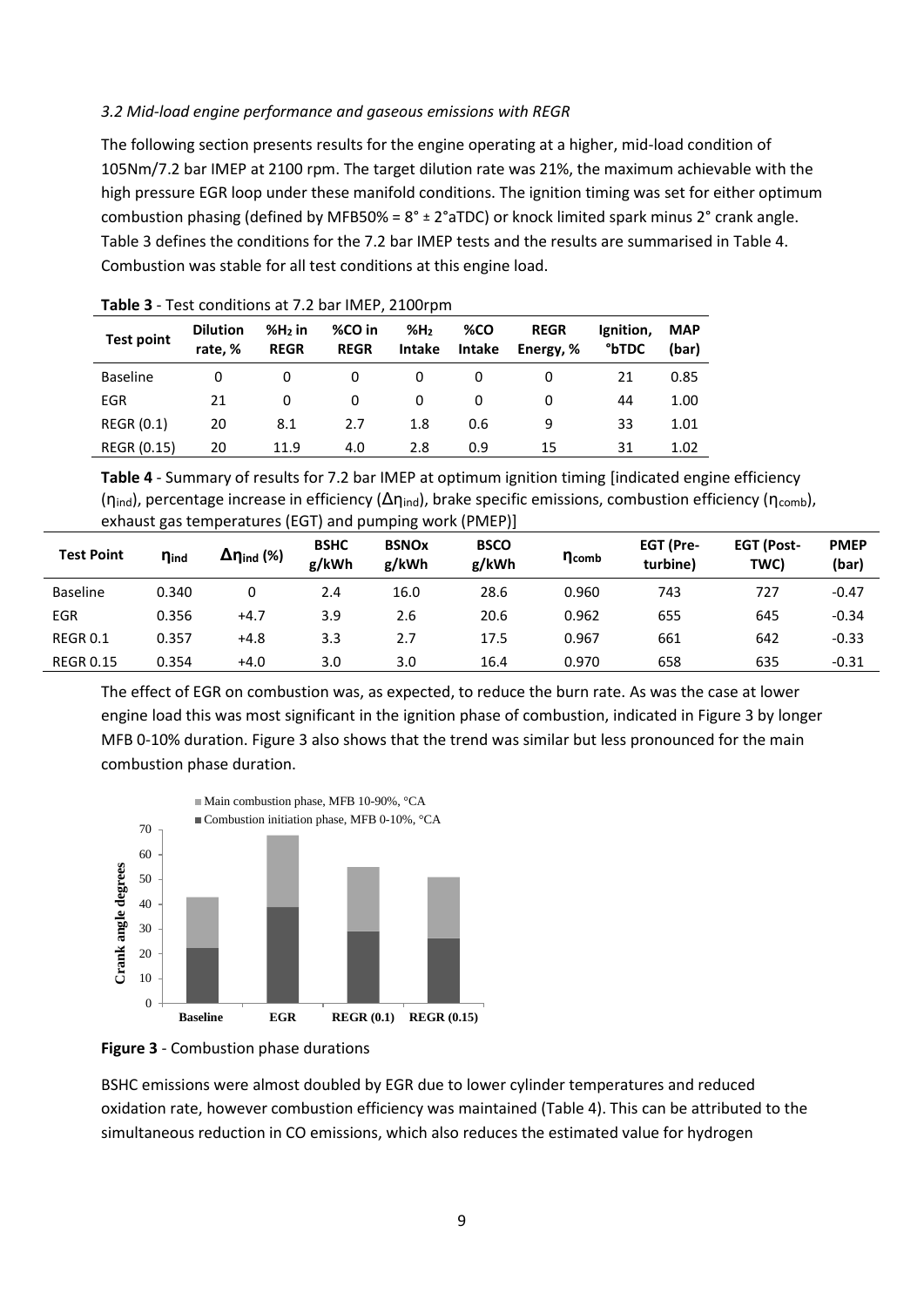concentration in the exhaust stream [\(\(](#page-10-0)**6**). Together these offset the change in combustion efficiency [\(\(](#page-10-1)**7**) due to increased unburned HCs.

Similarly to the low engine load results, the presence of hydrogen and CO in the charge for REGR influenced combustion by increasing the burn rate towards that of the baseline case, and resulted in further improvements to combustion efficiency. Slightly higher combustion temperatures relative to EGR led to an incremental increase in  $NO<sub>x</sub>$  formation and HC oxidation rates, with corresponding changes to specific emissions values. Despite this, REGR offers greater than 80% reduction in BSNO<sub>x</sub> compared to the baseline.

The simultaneous reduction of CO and slightly increased  $NO<sub>x</sub>$  with REGR may have implications for TWC operation with regards to the suitable ratio of reducing and oxidising species in the feed gas. The CO:  $NO<sub>x</sub>$  ratio remains favourable (in fact being increased when compared to the baseline) to remove  $NO<sub>x</sub>$ by the CO reduction mechanism. It may be the case that complete conversion of CO (and HCs) is not possible if NO<sub>x</sub> becomes too low, in which case more oxygen should be made available in the exhaust stream. This may be achieved with engine control by shifting the stoichiometry fluctuations in the lean direction. This would also restore the overall reducing/oxidising balance by incrementally increasing  $NO<sub>x</sub>$  formation and reducing CO and HCs.

<span id="page-10-1"></span><span id="page-10-0"></span>
$$
\text{Estimated exhaust stream hydrogen} \quad = 10000 * \left[ \frac{(CO_{ex}, \% * H2O_{ex}, %)}{3.5 * CO2_{ex}, %} \right] \tag{6}
$$

Combustion  
efficiency, 
$$
\eta_{comb}
$$
 = 1 -  $\left[ \frac{(LHV_g \cdot \dot{m}_{HC,ex} + LHV_{H2} \cdot \dot{m}_{H2,ex} + LHV_{CO} \cdot \dot{m}_{CO,ex})}{(Total fuel supplied, MJ/s)} \right]$  (7)

The improvement to indicated efficiency with EGR [\(Table 4\)](#page-9-1) was attributed to the optimised combustion phasing and slightly lower pumping work due to the increased intake manifold pressure. In addition, lower combustion temperatures reduce the rate of heat loss from the combustion chamber. Indicated efficiency for REGR with both compositions was similar to that of EGR. It seems that the addition of hydrogen and CO provides no further efficiency benefit for the same recirculation rate. The incremental improvement in combustion efficiency with REGR was not sufficient to improve indicated efficiency compared to EGR.

Dilution with either EGR or REGR allowed for the combustion phasing to be advanced closer to the optimum, apparent by the advancement of the MFB50% timing from 12° aTDC (knock limited) for the baseline to 7° aTDC for each of the other conditions, visible in the MFB curves o[f Figure 4.](#page-11-0) This agrees with previous research that has shown EGR dilution [\[15,](#page-16-12) [32,](#page-17-11) [33\]](#page-17-12) and hydrogen enhancement [\[8,](#page-16-7) [34\]](#page-17-13) to be effective for attenuating knock.

[Figure 4](#page-11-0) also shows that higher peak cylinder pressures are generated with dilution, which is due to the increased charge mass relative to the baseline. Studying the rate of heat release curves it is seen that the baseline gasoline combustion process is appreciably retarded from the optimum (due to knock) meaning that the combustion process is releasing energy most quickly once the piston is too far into the expansion stroke. This ultimately reduces efficiency as it is a poor approximation of the idealised constant volume combustion process which is characteristic of the Otto cycle. Although the maximum rate of heat release is lower with diluted combustion, the position of the maximum is advanced much closer to TDC. It is also obvious that the hydrogen and CO in REGR results in a higher maximum rate of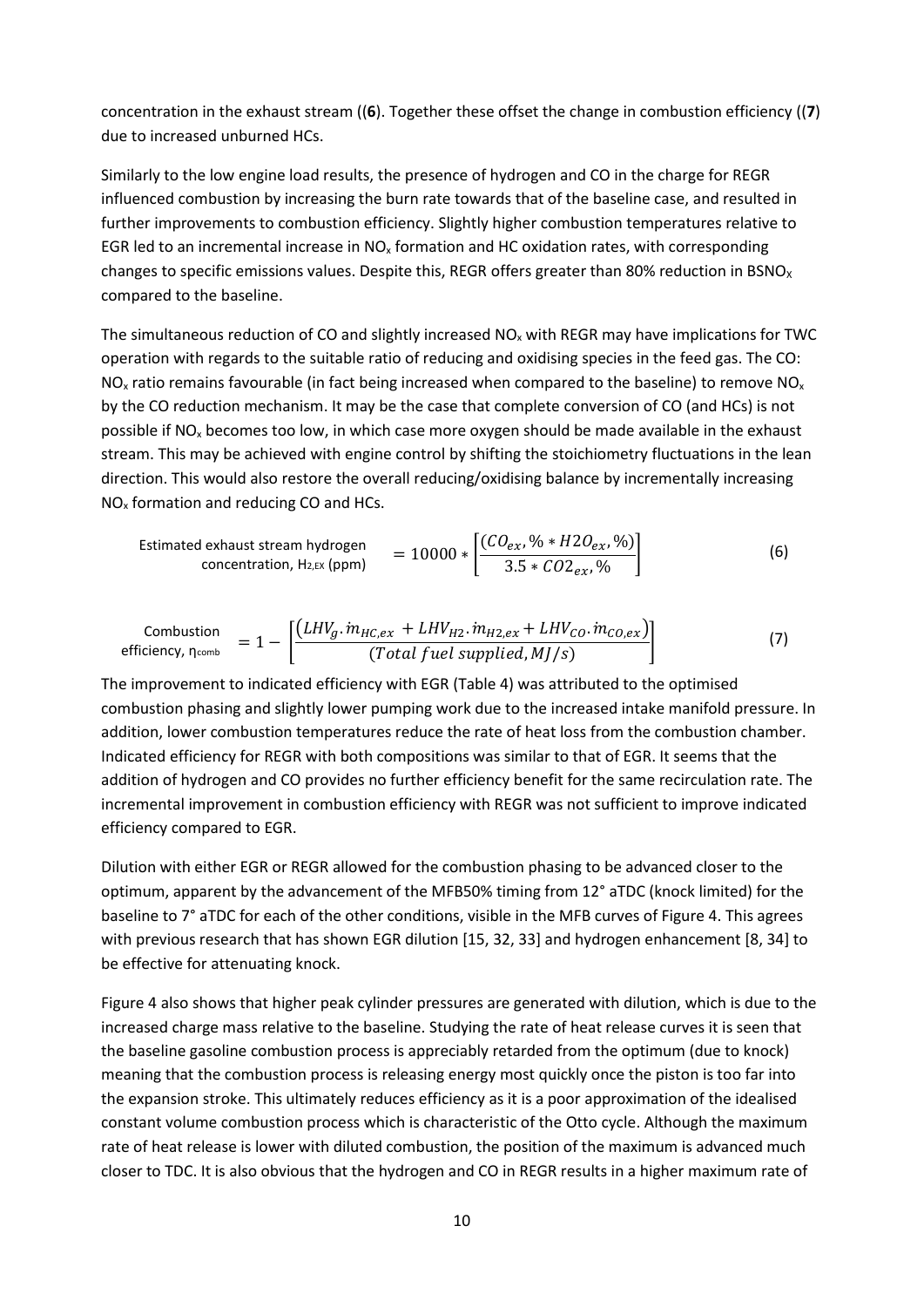heat release than for EGR, meaning that marginally less energy is released during the compression stroke and later in the expansion stroke, and so represents a closer approximation to constant volume combustion.



<span id="page-11-0"></span>**Figure 4** – In-cylinder pressure, Rate of heat release and Mass Fraction Burned curves for Baseline gasoline combustion, and diluted combustion with EGR and REGR

### *3.3 Particulate Matter (PM) emissions*

At elevated engine load, PM formation in GDI engines becomes more significant. The formation of PM by nucleation of volatile species in the exhaust stream, and the adsorption of volatile species onto existing particles are processes that occur primarily during cooling and dilution of the exhaust gas [\[35\]](#page-17-14); for instance at the tailpipe exit, or in the PM sampling system. In these experiments, the PM sampling system was positioned after the TWC to minimise the influence of these two mechanisms on measurement variability, on the basis that the TWC has removed a large proportion of the volatile fraction from the exhaust stream. Heated dilution also aimed to limit nucleation mode particle formation.

[Figure 5](#page-12-0) illustrates the benefit that both EGR and REGR have on reducing total PM number and mass relative to the baseline gasoline condition. Further to that, REGR results in lower PM compared to EGR. This reduction in PM with EGR dilution is opposite to when cooled EGR is used in diesel engines. Because the average exhaust stream oxygen concentration is low and essentially fixed (0.5 - 0.8% for effective TWC operation), and the combustion temperatures with EGR are lower, it follows that the rate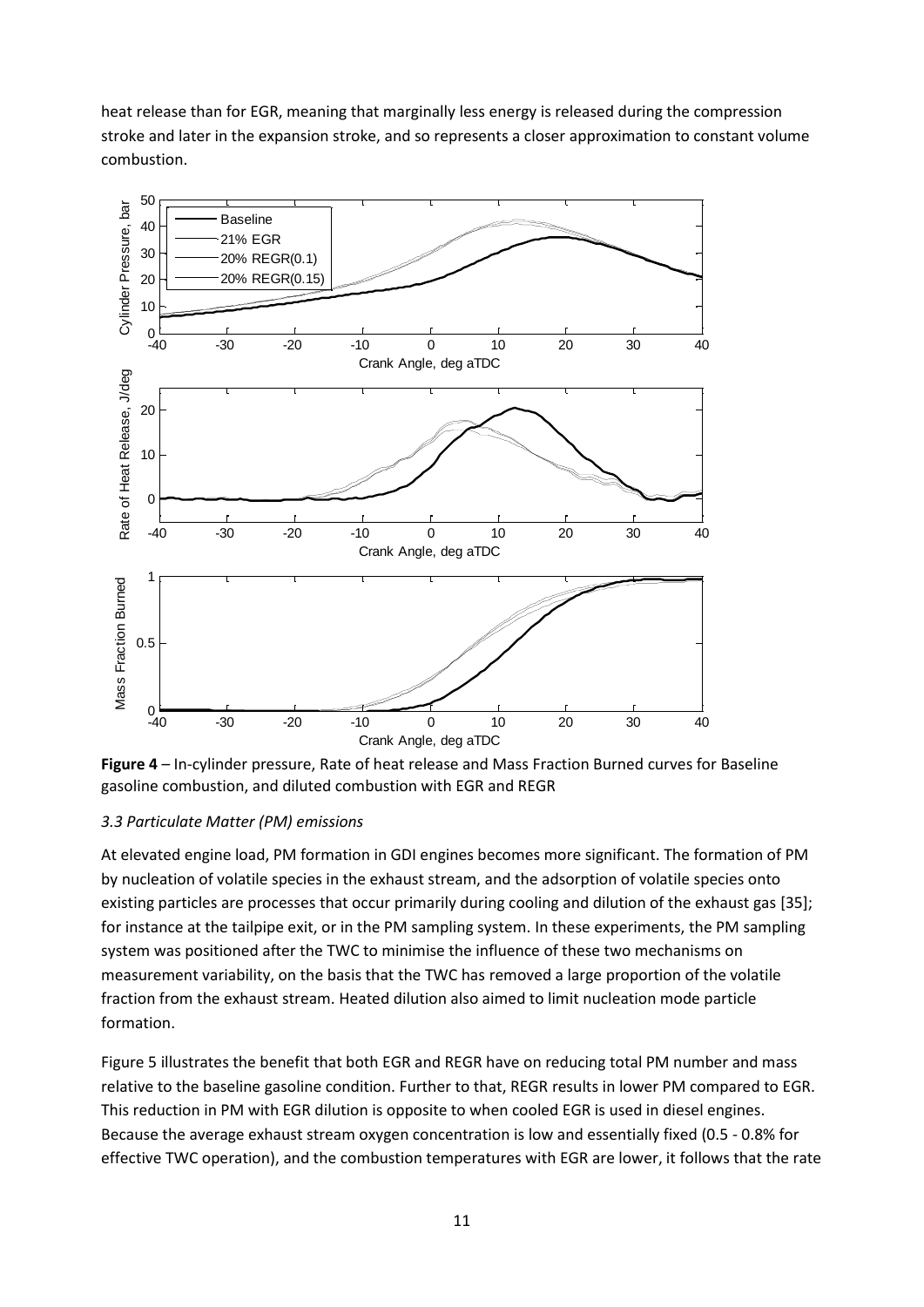of PM oxidation in the end gas is reduced which should then cause an incremental increase in PM emissions. This is clearly not the dominant effect, and so there must be other mechanisms leading to reduced PM emissions. Hedge et al conclude in their work that "EGR significantly inhibits the nucleation of the particles, to the extent that it overcomes the decrease in post-flame oxidation and the increased potential for agglomeration" [\[20\]](#page-17-2). There has been only a limited amount of research that demonstrates this effect of EGR on PM emissions in GDI engines, and as yet no fundamental research has established the exact mechanisms at work. That said, the reduced in-cylinder temperature with EGR will inhibit both soot formation and oxidation.



<span id="page-12-0"></span>**Figure 5** - Total PM number (a) and mass (b) concentration for a range of conditions at 7.2 bar IMEP/2100rpm

Another reason for lower PM formation can be attributed to the fact that EGR improves engine efficiency. Therefore, for a given engine load, a smaller quantity of fuel is injected into the cylinder compared to the baseline condition and will lead to proportionally less PM being formed.

As well as this, in order to maintain engine load with the induction of EGR the charge mass must be increased by raising the intake manifold pressure. The rate of mass transfer (and therefore kinetic energy) through the intake valve must be higher than for the baseline case. The influence of greater charge motion could be improved mixing, fuel vapourisation and charge homogeneity. Although this effect is difficult to quantify without thorough experimental or simulation effort, it could feasibly be leading to an incremental reduction of locally fuel rich regions where particles are formed.

A clear reduction in PM formation occurs with REGR due to the presence of hydrogen and CO. This reduction is seemingly monotonic as the reformate quality improves, i.e. the hydrogen and CO concentration increases. This is partly due to the decreasing proportion of the total fuel injected as gasoline, meaning that there is less liquid fuel to be vaporised and, as a result, fewer fuel droplets should remain once combustion begins. The incrementally higher combustion temperature due to higher hydrogen and CO flame temperatures will also assist in HC and PM pre-cursor oxidation.

Because of the fixed hydrogen: CO ratio in these tests is not possible to determine the individual contribution from either species on influencing PM formation. Previous research into hydrogen blended gasoline combustion [\[36\]](#page-17-15) has indicated that hydrogen initiates a significant reduction in nucleation mode particles. Guided by work elsewhere on soot formation in ethylene-hydrogen flames [\[37\]](#page-18-0), they concluded that hydrogen addition inhibits soot nucleation by slowing or reversing the hydrogen abstraction reaction, the mechanism by which polycyclic aromatic hydrocarbons grow to form soot. It seems likely that this route to reduced PM formation is applicable here.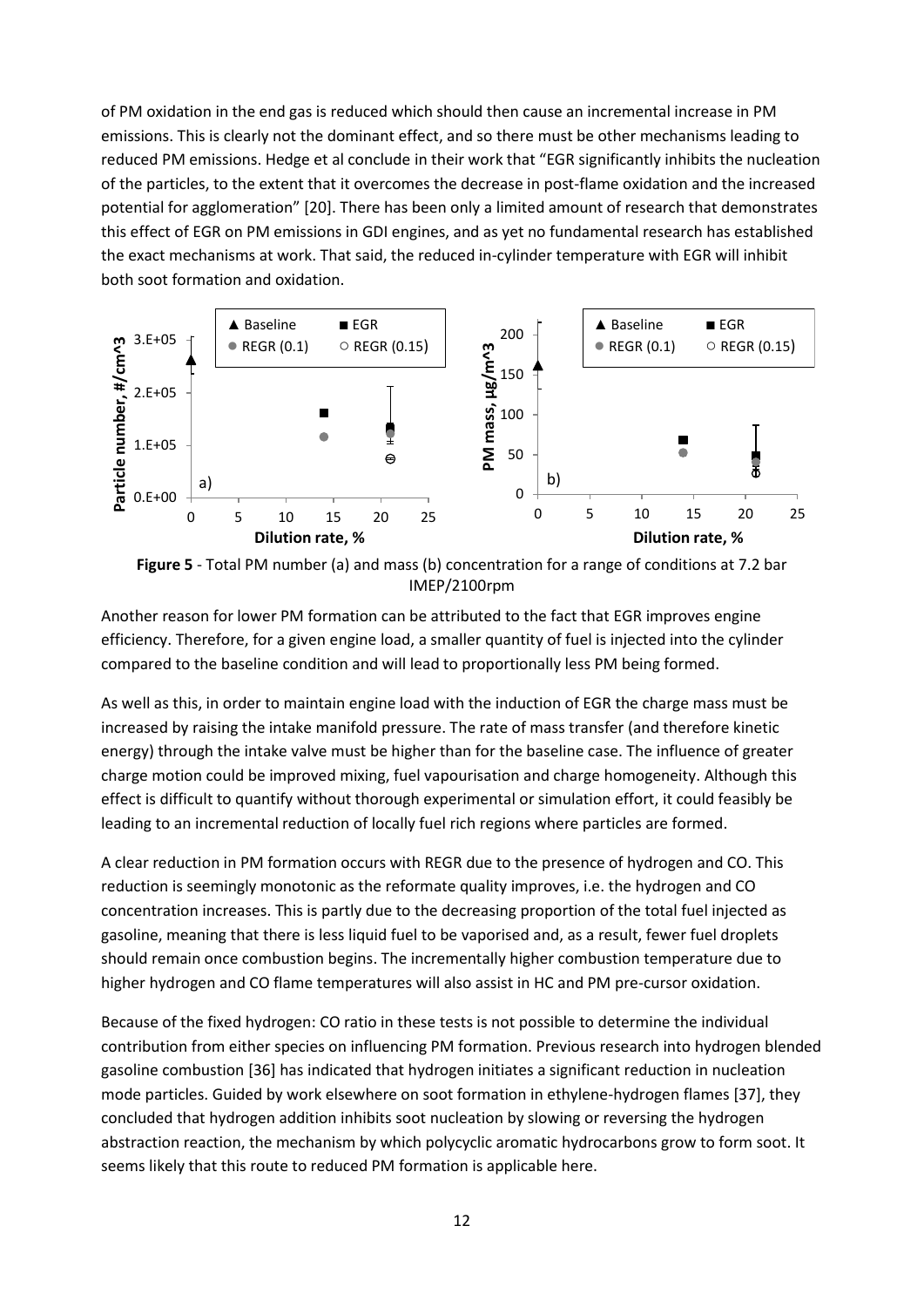Fundamental combustion studies have proven CO addition to ethylene [\[38\]](#page-18-1) and acetylene [\[39\]](#page-18-2) flames to be effective for reduced PM formation. Although these works derived that the chemical effect of CO is to enhance PM formation, overall PM formation was reduced due to the dominance of the dilution and thermal effects. The application of the current study differs in that the molar concentration of CO is low (<1%) and the large proportion of CO2, H2O and nitrogen in the charge will render the dilution and thermal effects of the CO insignificant. It is possible then that the chemical effect of CO will lead to an incremental increase in PM formation in this case, but it is offset by the presence of hydrogen.

The advanced ignition timing shift required for diluted combustion will tend to increase PM formation to some degree by allowing less time for charge mixing, meaning that more locally fuel-rich regions remain during combustion. This effect should not be as pronounced for the 'homogeneous charge' GDI engine compared with stratified charge GDI or diesel engines as the early injection timing (~295° bTDC in this case) means that the increment of time lost for charge mixing will be small relative to the overall time between injection and ignition. Ignition timing variation also alters the prevailing in-cylinder conditions during combustion and post-combustion which has a significant influence on the formation and destruction of soot pre-cursors and soot, and therefore may influence overall PM emissions more than the charge mixing effect. This will be considered in a future investigation.

[Figure 6](#page-14-0) and [Figure 7](#page-14-1) plot the particle size distributions (number and mass concentration). These are included to provide information on the influence of REGR on particle size, which is important when considering the negative health and environmental effects of PM. Particles with smaller diameter are considered more detrimental to health. The distributions show no obvious bi-modal distribution normally associated with the nucleation and accumulation modes. A similar, uni-modal particle size distribution has been seen with post-TWC exhaust sampling from a PFI gasoline engine [\[21\]](#page-17-3). The geometric number mean particle diameter (GNMD) for the baseline case was 58nm, and the addition of EGR reduced the GNMD to 51nm. This was due to the reduced particle formation resulting in a lower tendency to form larger particles by accumulation, rather than an increase in particles with smaller diameter. An increase in primary particles with larger diameter might reasonably be expected here because the lower post-flame temperature with EGR increases the rate of particle surface growth [\[19\]](#page-17-16) as well as decreases the rate of particle oxidation, but this effect doesn't appear to be leading to a larger GNMD. The addition of hydrogen and CO in the charge does not influence the mean particle diameter with respect to EGR, but serves to further reduce the particle count across the range.

The concentration of particles with diameter above 200nm is very low for EGR and REGR, whereas for the baseline condition particles are measured in greater numbers up to 250nm. This effect is due to the reduced particle formation with EGR and REGR meaning there is a lower probability of agglomeration to form the larger particles. The significance of this can be seen in the particle mass distributions of [Figure](#page-14-1)  [7,](#page-14-1) with a greater contribution of these large particles to the total particulate mass concentration.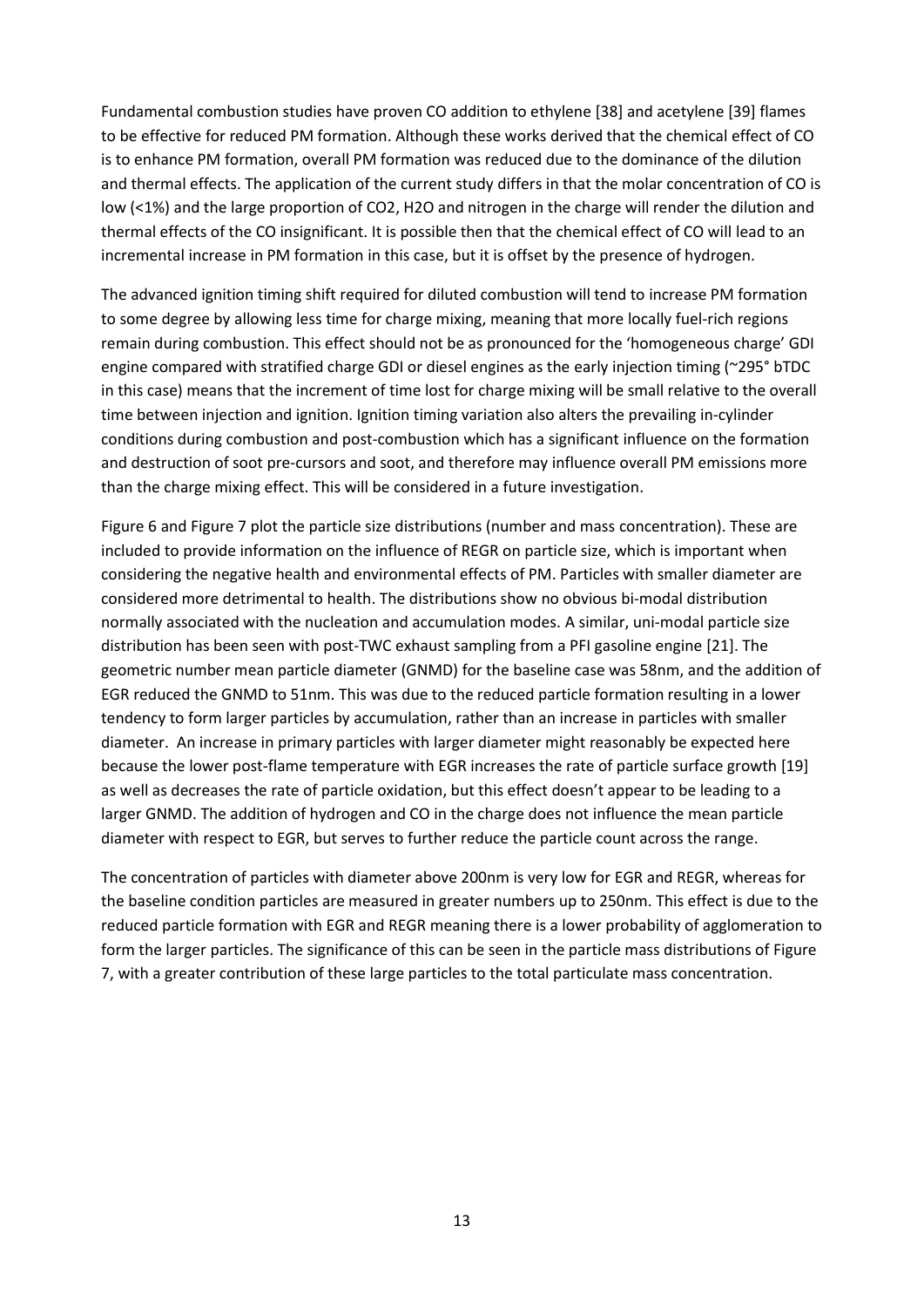

<span id="page-14-0"></span>**Figure 6** - Number particle size distributions for the Baseline, EGR and REGR conditions



**Figure 7** - Mass particle size distributions for the Baseline, EGR and REGR conditions

#### <span id="page-14-1"></span>*3.4 Estimated system efficiency*

The following section provides an estimate of the total engine-reformer system efficiency, accounting for the exhaust heat recovery that might be achieved by the reforming process which is not included in the engine (indicated) efficiency calculation. First, the reforming process efficiency was calculated; this accounts for the enthalpy increase of the portion of gasoline that is converted by the reformer to gaseous fuel, and excludes any gasoline that breaks through unreacted. This approach was most suitable here because the simulated reformate contains no HC component. Therefore, HCs that would enter the combustion chamber as part of the reformate following a real reforming process were, in these tests, supplied as normal via the fuel injector. Experimental data from reformer catalyst development was applied t[o \(](#page-14-2)8 to give an estimate of the reforming process efficiency, where LHV<sub>x</sub> is the lower heating value of species x,  $\dot{m}_{q,ref,in}$  represents the mass flow of gasoline into the experimental reformer, and the mass flows of hydrogen, CO and methane are products in the reformate. The reformer process efficiency can be considered a fuel enthalpy multiplier which represents the change in total fuel enthalpy during the reforming process, and as such may be less than or greater than 1. The reformer efficiency was calculated to be  $\eta_{ref} = 1.1$  at 550°C with 5000ppm feedgas fuel.

<span id="page-14-2"></span>
$$
\eta_{ref} = \frac{LHV_{H2} \cdot \dot{m}_{H2} + LHV_{CO} \cdot \dot{m}_{CO} + LHV_{CH4} \cdot \dot{m}_{CH4}}{LHV_{g} \cdot (\dot{m}_{g,ref,in} - \dot{m}_{g,ref,out})}
$$
(8)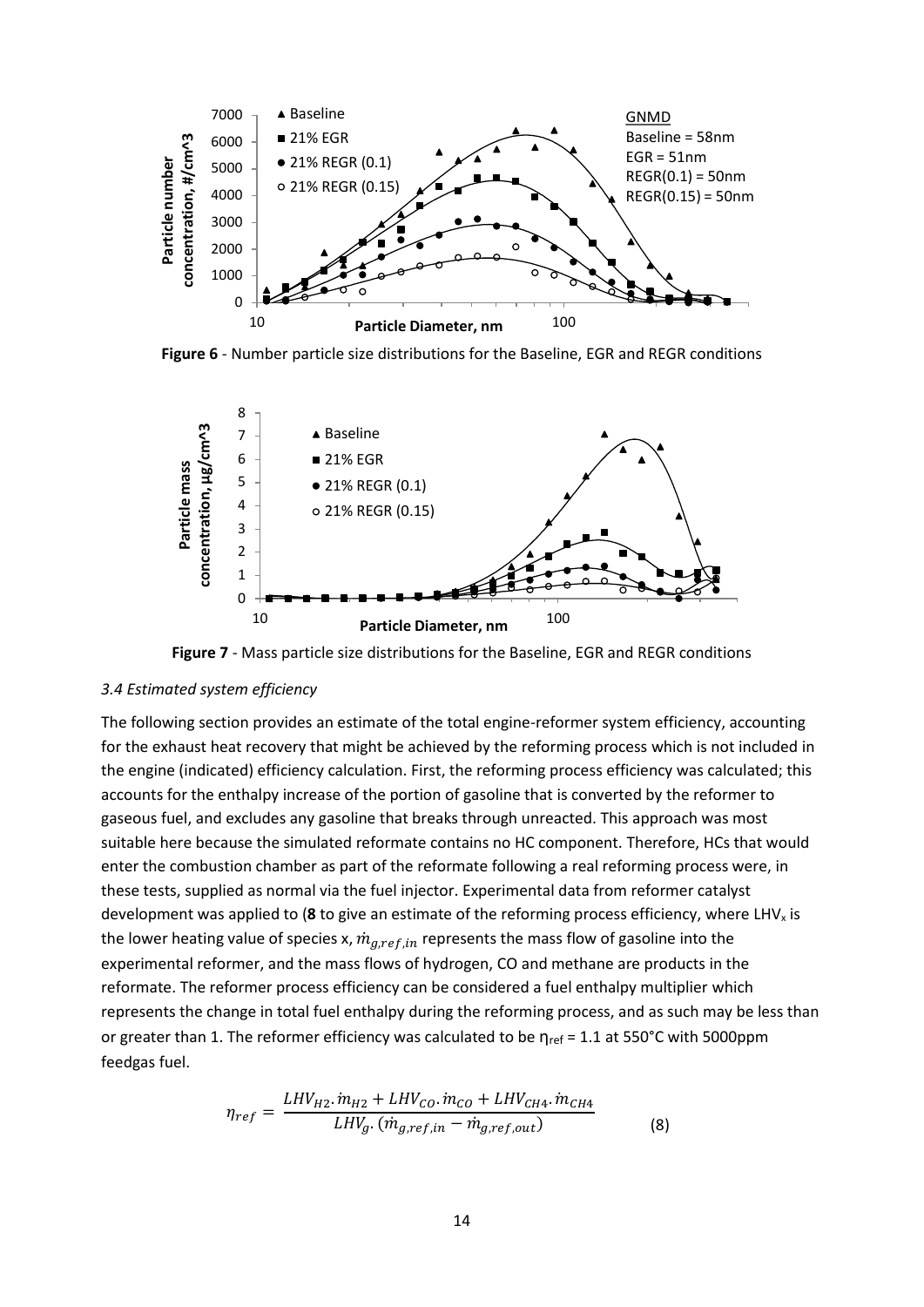The estimate of engine-reformer system efficiency was then calculated usin[g \(](#page-15-0)**9** for the best performing REGR condition at each load tested. [Table 5](#page-15-1) details the estimated indicated system efficiency results alongside the indicated engine efficiency (ηeng,ind ). This relates to the engine performance as used in this study, operating with gasoline, hydrogen and CO to simulate reforming. The indicated system efficiency (η<sub>sys,ind</sub>) assumes the engine operates with an integrated reformer with a reformer process efficiency of  $(\eta_{ref})$  1.1 and 1.3. The larger value represents a more optimistic value for reformer performance, which may be achieved with operation at higher temperature or following further catalyst development. Delta engine and system efficiencies (Δη) are relative to the baseline gasoline engine performance at each engine load, and predict the potential benefit of using a fuel reformer with a GDI engine to improve fuel efficiency.

<span id="page-15-0"></span>
$$
\eta_{sys,ind} = \frac{\dot{W}_{ind}}{LHV_g.\dot{m}_{g,eng} + \left(\frac{LHV_{H2}.\dot{m}_{H2} + LHV_{CO}.\dot{m}_{CO}}{\eta_{ref}}\right)}
$$
(9)

| <b>Engine condition</b>       |                  |                       |                      | $\eta_{ref} = 1.1$ | $n_{ref} = 1.3$  |                       |  |  |  |
|-------------------------------|------------------|-----------------------|----------------------|--------------------|------------------|-----------------------|--|--|--|
|                               | $\eta_{eng,ind}$ | Δη <sub>eng,ind</sub> | n <sub>sys.ind</sub> | $\Delta$ nsys, ind | $\eta_{sys,ind}$ | Δη <sub>sys,ind</sub> |  |  |  |
| 3 bar IMEP, 2100 rpm,         |                  |                       |                      |                    |                  |                       |  |  |  |
| 28% REGR (0.1), IVO =         | 0.299            | $+7.9%$               | 0.303                | $+9.1%$            | 0.308            | $+11.1%$              |  |  |  |
| $-10^{\circ}/EVC = 8^{\circ}$ |                  |                       |                      |                    |                  |                       |  |  |  |
| 7.2 bar IMEP, 2100            | 0.357            | $+4.8%$               | 0.360                | $+5.7%$            | 0.365            | $+7.1%$               |  |  |  |
| rpm, 20% REGR (0.1)           |                  |                       |                      |                    |                  |                       |  |  |  |

<span id="page-15-1"></span>**Table 5** - Estimated total indicated engine-reformer system performance (nsys.ind)

Finally, it is well known that diluted combustion leads to lower exhaust gas temperature (EGT), which clearly has implications for the operation of an exhaust gas heated fuel reformer. For example at the 3bar IMEP engine load the EGTs (pre-turbine and post-TWC) were reduced from around 650°C for the baseline condition to 550°C for REGR. Use of REGR resulted in a slight increase in pre-turbine EGT relative to EGR [\(Table 4\)](#page-9-1) due to higher combustion temperature. One result that wasn't anticipated was the influence of REGR on lowering the post-TWC EGT. The oxidation of unburned combustion products normally induces a rise in temperature across the TWC, but because the REGR combustion process is more complete and the exhaust contains lower HCs this effect is reduced and the resulting EGT is lower. This fact could be important for future reformer design and integration.

# **4. Conclusions**

The potential benefits of an integrated engine-fuel reformer system have been demonstrated with these tests, which have used bottled hydrogen/CO and EGR gases to generate reformate with realistic, achievable compositions. In doing so, REGR performance was compared to that with EGR and to the baseline GDI engine.

In all cases REGR improves indicated engine efficiency relative to the baseline gasoline engine. REGR can outperform conventional EGR due to extension of the dilution limit. This is coupled with largely reduced  $NO<sub>x</sub>$  emissions and moderately increased HCs with respect to the baseline condition. EGR and REGR also work to reduce or eliminate knock.

Both EGR and REGR reduce PM number and mass emissions across the range of studied particle diameters. The inclusion of hydrogen and CO in REGR leads to lower PM relative to EGR. The results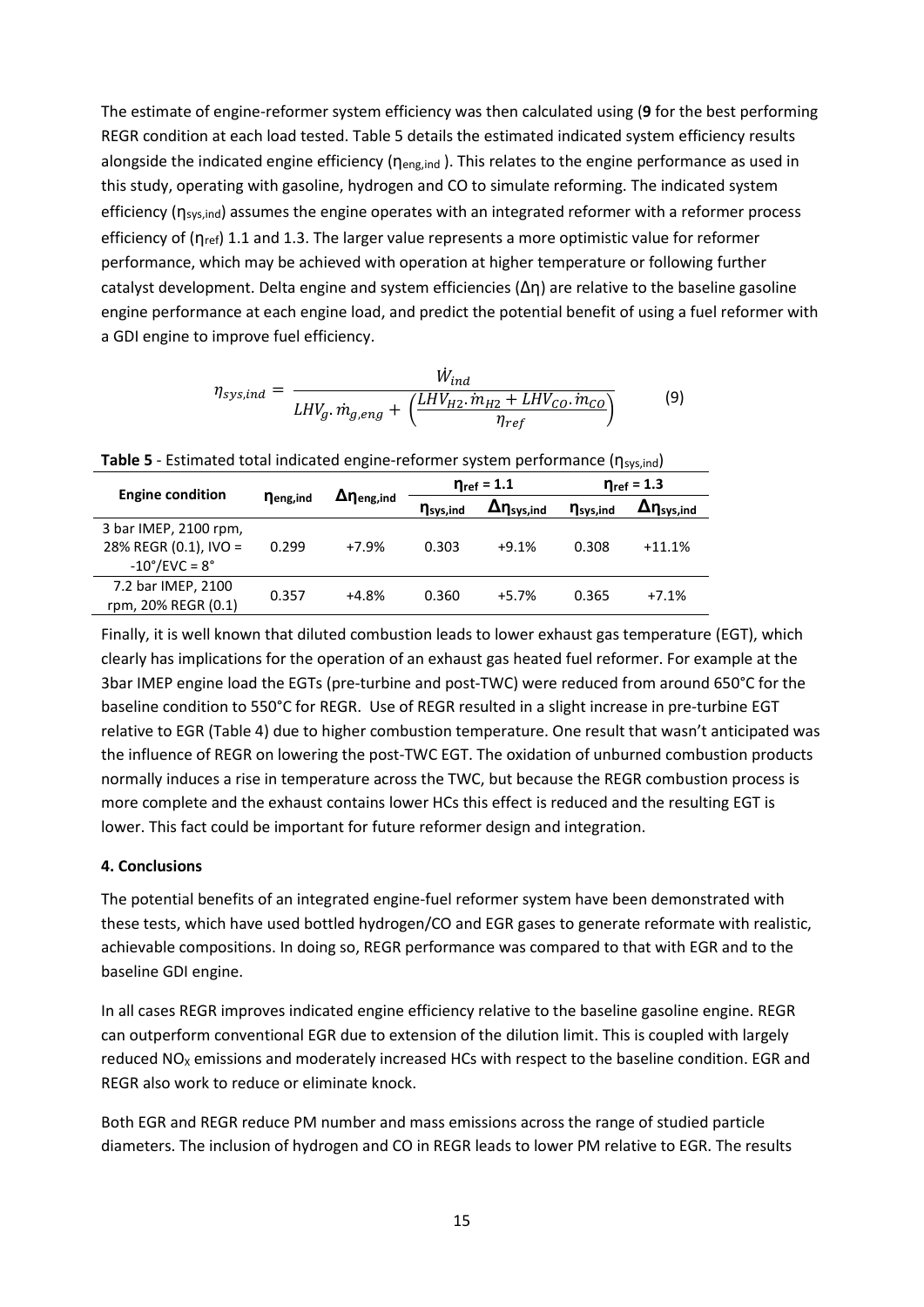indicate an additive benefit is achieved by combining the mechanisms for reducing PM formation with EGR and hydrogen.

Variable cam timing offers an advantage by extending the maximum achievable REGR rate by utilising cam timings for low internal EGR. In the case of operation with an integrated, exhaust heated fuel reformer this would increase the reformed fuel fraction, maximising the potential for exhaust energy recovery.

# **Acknowledgments**

The present work was funded by an industry and academia collaboration project, (ref. 400176/149) *CO2 Reduction through Emissions Optimisation (CREO),* which is co-funded by the Technology Strategy Board. This project has also provided Daniel Fennell with a postgraduate scholarship.

# **References**

<span id="page-16-0"></span>[1] Jamal Y, Wagner T, Wyszynski ML. Exhaust Gas Reforming of Gasoline at Moderate Temperatures. Int J Hydrogen Energy. 1996;21:pp.507 - 19. DOI:10.1016/0360-3199(95)00103-4

<span id="page-16-1"></span>[2] Leung P, Tsolakis A, Rodriguez-Fernandez J, Golunski S. Raising the fuel heating value and recovering exhaust heat by on-board oxidative reforming of bioethanol. Energy Environ Sci. 2010;3:780-8. DOI:10.1039/b927199f

<span id="page-16-2"></span>[3] Stone R, Zhao HY, Zhou L. Analysis of Combustion and Particulate Emissions when Hydrogen is Aspirated into a Gasoline Direct Injection Engine. 2010. [SAE Technical paper No. 2010-01-0580]. DOI:10.4271/2010-01-0580

<span id="page-16-3"></span>[4] Ji CW, Wang SF. Experimental Study on Combustion and Emissions Characteristics of a Spark Ignition Engine Fueled with Gasoline-Hydrogen Blends. Energy & Fuels. 2009;23:2930-6. DOI:10.1021/ef900209m

<span id="page-16-4"></span>[5] D'Andrea T, Henshaw P, Ting DSK. The addition of hydrogen to a gasoline-fuelled SI engine. International Journal of Hydrogen Energy. 2004;29:1541-52. DOI:10.1016/j.ijhydene.2004.02.002 [6] Conte E, Boulouchos K. Hydrogen-enhanced gasoline stratified combustion in SI-DI engines. J Eng Gas Turb Power. 2008;130. DOI:02280110.1115/1.2795764

<span id="page-16-6"></span><span id="page-16-5"></span>[7] Alger T, Gingrich J, Mangold B. The Effect of Hydrogen Enrichment on EGR Tolerance in Spark Ignited Engines. 2007. 2007-01-0475]. DOI:10.4271/2007-01-0475

<span id="page-16-7"></span>[8] Topinka JA, Gerty MD, Heywood JB, Keck JC. Knock Behavior of a Lean-Burn, H<sub>2</sub> and CO Enhanced, SI Gasoline Engine Concept. 2004. [SAE Technical paper No. 2004-01-0975]

<span id="page-16-13"></span>[9] Quader AA, Kirwan JE, Grieve MJ. Engine performance and emissions near the dilute limit with hydrogen enrichment using an on-board reforming strategy. 2003. [SAE Technical paper No. 2003-01- 1356]

[10] Ivanič Ž, Ayala F, Goldwitz J, Heywood JB. Effects of Hydrogen Enhancement on Efficiency and NO<sub>x</sub> Emissions of Lean and EGR-Diluted Mixtures in a SI Engine. 2005. DOI:10.4271/2005-01-0253

<span id="page-16-8"></span>[11] Gomes SR, Bion N, Blanchard G, Rousseau S, Bellière-Baca V, Harlé V, et al. Thermodynamic and experimental studies of catalytic reforming of exhaust gas recirculation in gasoline engines. Applied Catalysis B: Environmental. 2011;102:44-53. DOI:DOI: 10.1016/j.apcatb.2010.11.023

<span id="page-16-9"></span>[12] Fennell D, Herreros JM, Tsolakis A, Xu H, Cockle K, Millington P. GDI Engine Performance and Emissions with Reformed Exhaust Gas Recirculation (REGR). 2013. 2013-01-0537]. DOI:10.4271/2013- 01-0537

<span id="page-16-10"></span>[13] Bourhis G, Chauvin J, Gautrot X, de Francqueville L. LP EGR and IGR Compromise on a GDI Engine at Middle Load. SAE Int J Engines. 2013;6:67-77. DOI:10.4271/2013-01-0256

<span id="page-16-11"></span>[14] Cairns A, Blaxill H, Irlam G. Exhaust Gas Recirculation for Improved Part and Full Load Fuel Economy in a Turbocharged Gasoline Engine. 2006. 2006-01-0047]. DOI:10.4271/2006-01-0047

<span id="page-16-12"></span>[15] Potteau S, Lutz P, Leroux S, Moroz S, Tomas E. Cooled EGR for a Turbo SI Engine to Reduce Knocking and Fuel Consumption. 2007. 2007-01-3978]. DOI:10.4271/2007-01-3978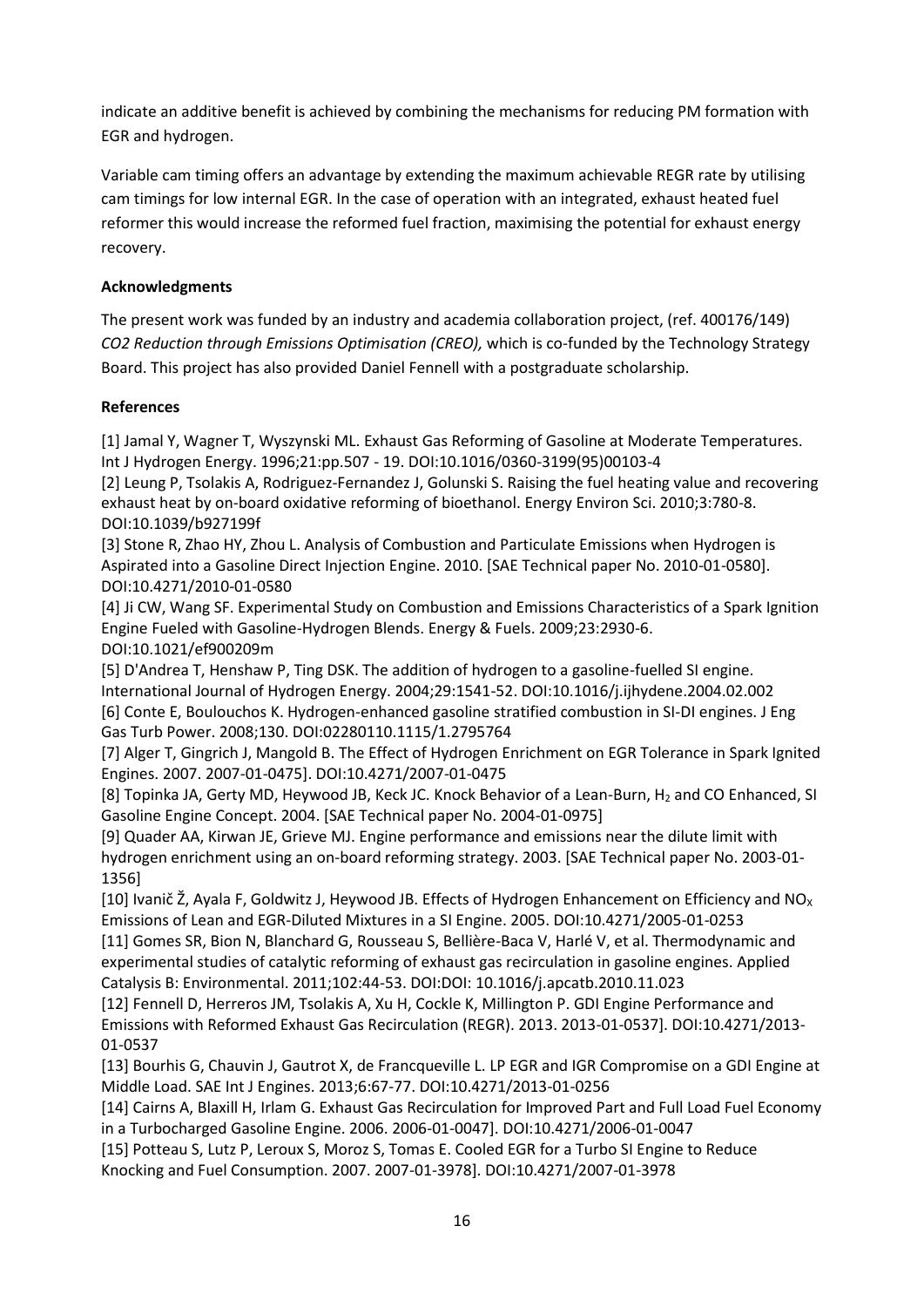<span id="page-17-0"></span>[16] Galloni E, Fontana G, Palmaccio R. Effects of exhaust gas recycle in a downsized gasoline engine. Applied Energy. 2013;105:99-107. DOI[:http://dx.doi.org/10.1016/j.apenergy.2012.12.046](http://dx.doi.org/10.1016/j.apenergy.2012.12.046)

<span id="page-17-1"></span>[17] Alger T, Gingrich J, Khalek IA, Mangold B. The Role of EGR in PM Emissions from Gasoline Engines. SAE Int J Fuels Lubr. 2010;3:85-98. DOI:10.4271/2010-01-0353

[18] Gu X, Huang Z, Cai J, Gong J, Wu X, Lee C-f. Emission characteristics of a spark-ignition engine fuelled with gasoline-n-butanol blends in combination with EGR. Fuel. 2012;93:611-7. DOI[:http://dx.doi.org/10.1016/j.fuel.2011.11.040](http://dx.doi.org/10.1016/j.fuel.2011.11.040)

<span id="page-17-16"></span>[19] Kayes D, Hochgreb S. Mechanisms of Particulate Matter Formation in Spark-Ignition Engines. 1. Effect of Engine Operating Conditions. Environmental Science & Technology. 1999;33:3957-67. DOI:10.1021/es9810991

<span id="page-17-2"></span>[20] Hedge M, Weber P, Gingrich J, Alger T, Khalek I. Effect of EGR on Particle Emissions from a GDI Engine. V120-3EJ. 2011;4:650-66. DOI:10.4271/2011-01-0636

<span id="page-17-3"></span>[21] Arsie I, Di Iorio S, Vaccaro S. Experimental investigation of the effects of AFR, spark advance and EGR on nanoparticle emissions in a PFI SI engine. Journal of Aerosol Science. 2013;64:1-10. DOI[:http://dx.doi.org/10.1016/j.jaerosci.2013.05.005](http://dx.doi.org/10.1016/j.jaerosci.2013.05.005)

<span id="page-17-4"></span>[22] Zhao HY, Stone R, Zhou L. Analysis of the particulate emissions and combustion performance of a direct injection spark ignition engine using hydrogen and gasoline mixtures. International Journal of Hydrogen Energy. 2010;35:4676-86. DOI:10.1016/j.ijhydene.2010.02.087

<span id="page-17-5"></span>[23] Kirwan JE, Quader AA, Grieve MJ. Fast Start-Up On-Board Gasoline Reformer for Near Zero Emissions in Spark-Ignition Engines. 2002. [SAE Technical paper No. 2002-01-1011]

[24] Tully EJ, Heywood JB. Lean-Burn Characteristics of a Gasoline Engine Enriched with Hydrogen from a Plasmatron Fuel Reformer. 2003. [SAE Technical paper No. 2003-01-0630]

[25] Green J, J.B. , Domingo N, Storey JME, Wagner RM, Armfield JS, Bromberg L, et al. Experimental evaluation of SI engine operation supplemented by hydrogen rich gas from a compact plasma boosted reformer. 2000. [SAE Technical paper No. 2000-01-2206]

[26] Ji C, Dai X, Ju B, Wang S, Zhang B, Liang C, et al. Improving the performance of a spark-ignited gasoline engine with the addition of syngas produced by onboard ethanol steaming reforming. International Journal of Hydrogen Energy. 2012;37:7860-8.

DOI[:http://dx.doi.org/10.1016/j.ijhydene.2012.01.153](http://dx.doi.org/10.1016/j.ijhydene.2012.01.153)

<span id="page-17-6"></span>[27] Allgeier T, Klenk M, Landenfeld T, Conte E, Boulouchos K, Czerwinski J. Advanced emission and fuel economy concept using combined injection of gasoline and hydrogen in SI engines. 2004. [SAE Technical paper No. 2004-01-1270]

<span id="page-17-7"></span>[28] Isherwood KD, Linna JR, Loftus PJ. Using on-board fuel reforming by partial oxidation to improve SI engine cold-start performance and emissions. 1998. [SAE Technical paper No. 980939]

<span id="page-17-8"></span>[29] Alger T, Mangold B. Dedicated EGR: A New Concept in High Efficiency Engines. SAE Int J Engines. 2009;2:620-31. DOI:10.4271/2009-01-0694

<span id="page-17-9"></span>[30] Samuel S, Hassaneen A, Morrey D. Particulate Matter Emissions and the Role of Catalytic Converter During Cold Start of GDI Engine. 2010. 2010-01-2122]. DOI:10.4271/2010-01-2122

<span id="page-17-10"></span>[31] Alger T, Gingrich J, Roberts C, Mangold B, Sellnau M. A High-Energy Continuous Discharge Ignition System for Dilute Engine Applications. 2013. 2013-01-1628]. DOI:10.4271/2013-01-1628

<span id="page-17-11"></span>[32] Alger T, Chauvet T, Dimitrova Z. Synergies between High EGR Operation and GDI Systems. SAE Int J Engines. 2008;1:101-14. DOI:10.4271/2008-01-0134

<span id="page-17-12"></span>[33] Duchaussoy Y, Lefebvre A, Bonetto R. Dilution Interest on Turbocharged SI Engine Combustion. 2003. 2003-01-0629]. DOI:10.4271/2003-01-0629

<span id="page-17-13"></span>[34] Shinagawa T, Okumura T, Furuno S, Kim K-O. Effects of Hydrogen Addition to SI Engine on Knock Behavior. 2004. 2004-01-1851]. DOI:10.4271/2004-01-1851

<span id="page-17-15"></span><span id="page-17-14"></span>[35] Eastwood PG. Critical Topics in Exhaust Gas Aftertreatment: Research Studies Press Limited; 2000. [36] Zhao H, Stone R, Zhou L. Analysis of the particulate emissions and combustion performance of a direct injection spark ignition engine using hydrogen and gasoline mixtures. Int J Hydrogen Energy. 2010;35:11-. DOI:10.1016/j.ijhydene.2010.02.087